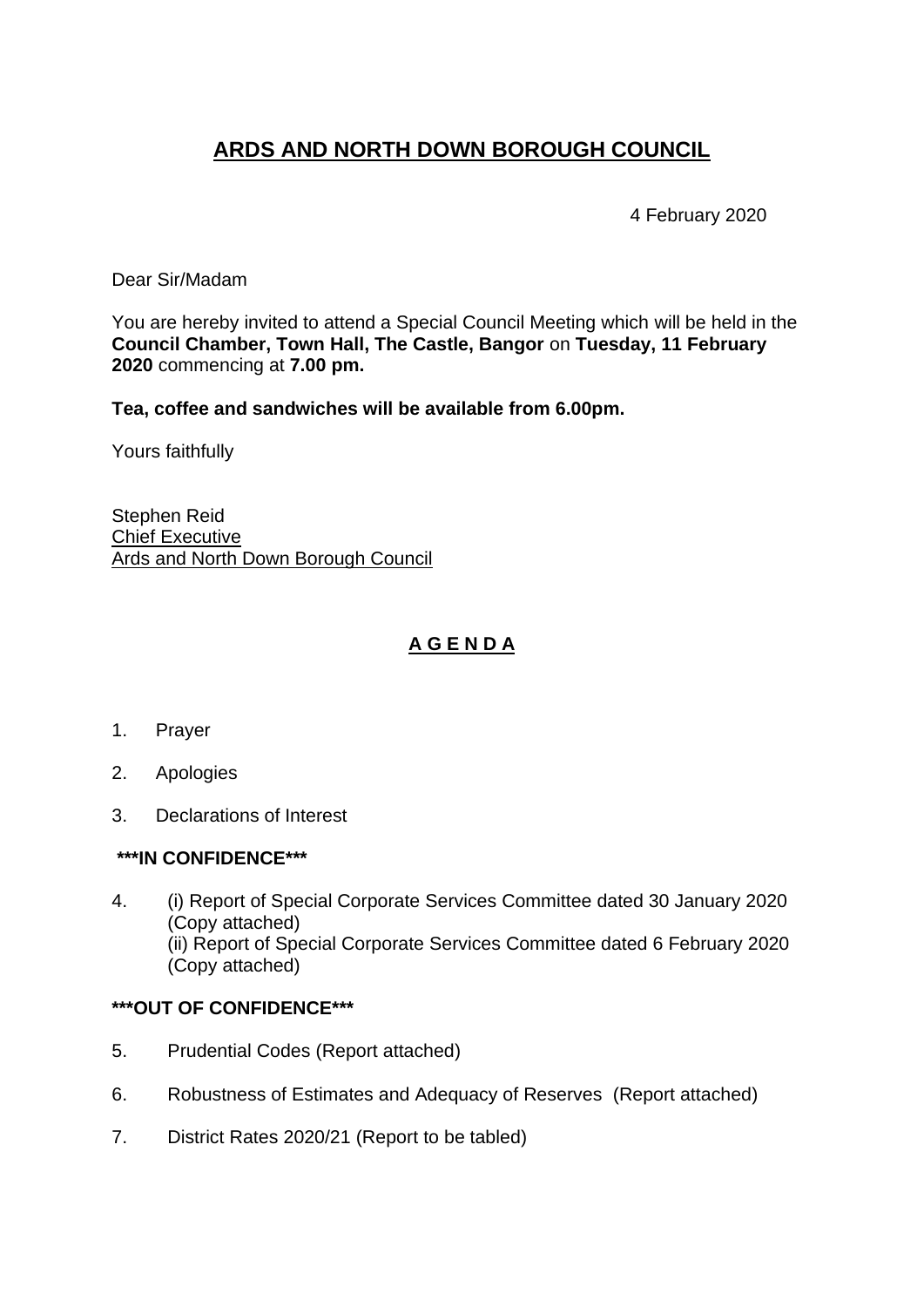## **MEMBERSHIP OF ARDS AND NORTH DOWN BOROUGH COUNCIL**

| <b>Alderman Carson</b>                   | <b>Councillor S Dunlop</b> |
|------------------------------------------|----------------------------|
| Alderman Gibson                          | <b>Councillor Dunne</b>    |
| Alderman Girvan                          | <b>Councillor Edmund</b>   |
| Alderman Irvine                          | <b>Councillor Egan</b>     |
| Alderman Keery (MAYOR)                   | <b>Councillor Gilmour</b>  |
| <b>Alderman McDowell</b>                 | <b>Councillor Greer</b>    |
| Alderman McIlveen                        | <b>Councillor Kennedy</b>  |
| Alderman Menagh                          | <b>Councillor Mathison</b> |
| Alderman Smith                           | <b>Councillor Martin</b>   |
| <b>Councillor Adair</b>                  | <b>Councillor McClean</b>  |
| <b>Councillor Armstrong-Cotter</b>       | <b>Councillor McKee</b>    |
| <b>Councillor Blaney</b>                 | <b>Councillor McKimm</b>   |
| <b>Councillor Boyle</b>                  | <b>Councillor McNickle</b> |
| <b>Councillor Brooks</b>                 | <b>Councillor McRandal</b> |
| <b>Councillor Cathcart</b>               | <b>Councillor Smart</b>    |
| <b>Councillor Chambers</b>               | <b>Councillor P Smith</b>  |
| <b>Councillor Cooper</b>                 | <b>Councillor T Smith</b>  |
| <b>Councillor Cummings</b>               | <b>Councillor Thompson</b> |
| <b>Councillor Douglas (DEPUTY MAYOR)</b> | <b>Councillor Walker</b>   |
| <b>Councillor McAlpine</b>               | <b>Councillor Wilson</b>   |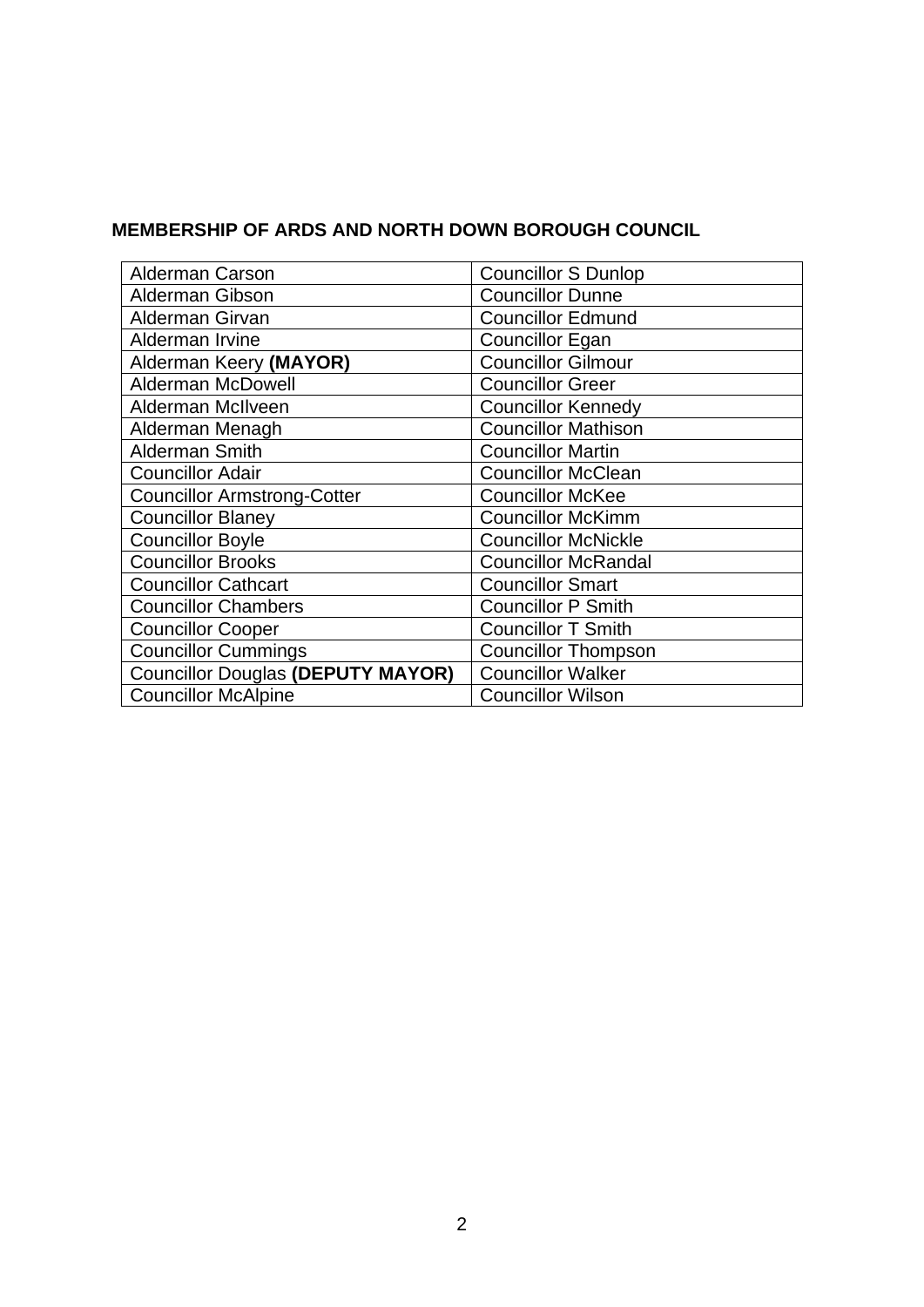# **ITEM 5**

# **Ards and North Down Borough Council**

| <b>Report Classification</b>   | Unclassified                                                                 |
|--------------------------------|------------------------------------------------------------------------------|
| Council/Committee              | Council                                                                      |
| Date of Meeting                | 11 February 2020                                                             |
| <b>Responsible Director</b>    | Director of Finance and Performance                                          |
| Responsible Head of<br>Service | <b>Head of Finance</b>                                                       |
| Date of Report                 | 07 February 2020                                                             |
| <b>File Reference</b>          | <b>FIN142</b>                                                                |
| Legislation                    | Regulation 7 Local Government (Capital Finance and                           |
|                                | Accounting) Regulations (NI) 2011                                            |
| Section 75 Compliant           | <b>No</b><br>Yes<br>Other $\boxtimes$<br>If other, please add comment below: |
| Subject                        | <b>Prudential Code Reports</b>                                               |

# Capital Strategy

The Local Government Finance Act (NI) 2011 requires the Council to have regard to the Chartered Institute of Public Finance and Accountancy's (CIPFA) Prudential Code for Capital Finance in Local Authorities 2018 Edition (the Prudential Code) when determining how much money it can afford to borrow. The objectives of the Prudential Code are to ensure, within a clear framework, that the capital investment plans of local authorities are affordable, prudent and sustainable, and that treasury management decisions are taken in accordance with good professional practice.

This capital strategy is a new report for 2020/21, giving a high-level overview of how capital expenditure, capital financing and treasury management activity contribute to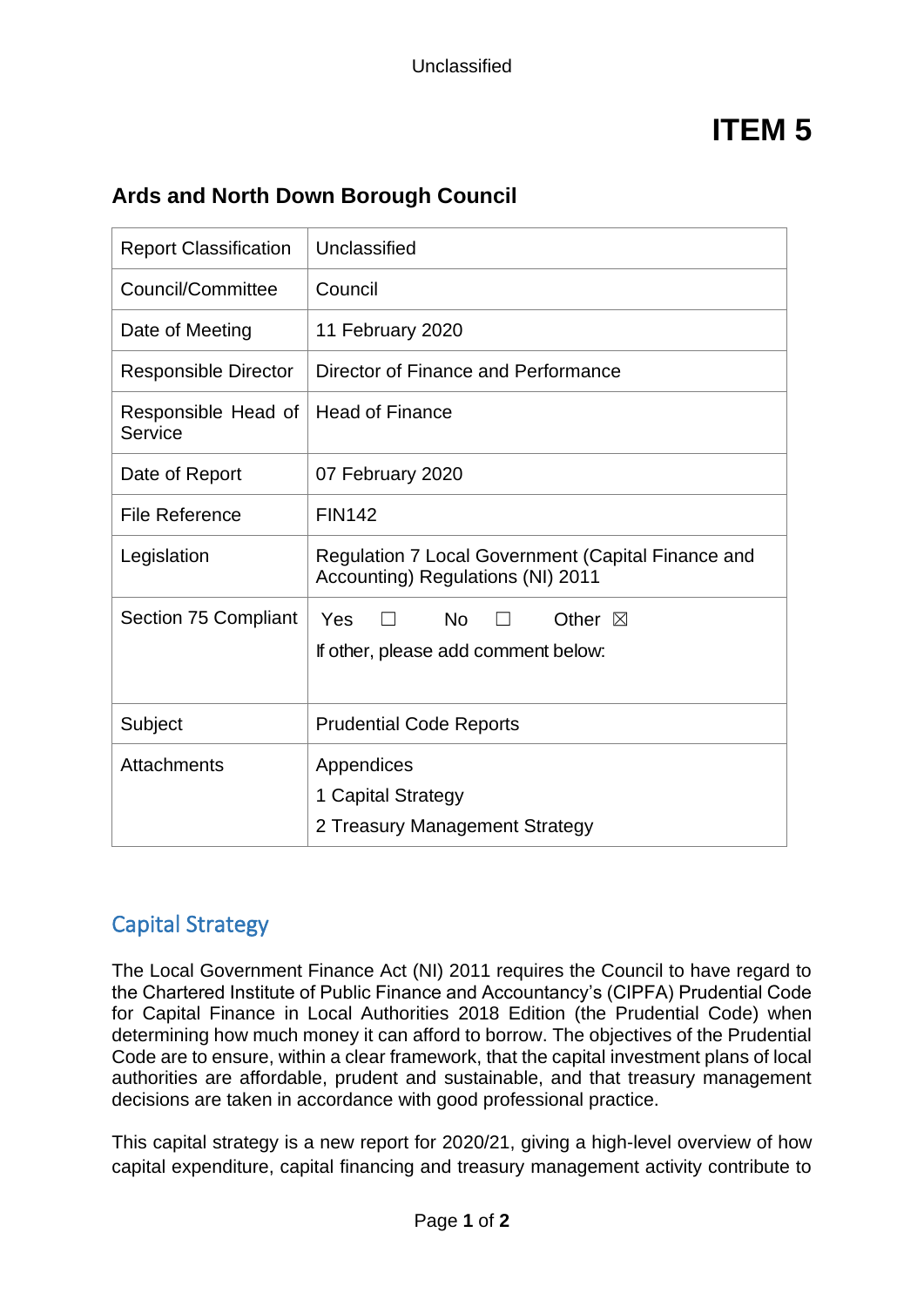#### Unclassified

the provision of Council services along with an overview of how associated risk is managed and the implications for future financial sustainability.

To demonstrate that the Council has fulfilled its objectives, the Capital Strategy sets out the indicators that must be set and monitored each year.

This strategy is set out in appendix 1 and the Prudential Code requires that it is made available on the Council website.

# Treasury Management Strategy Statement

The Council is also required to adopt the Chartered Institute of Public Finance and Accountancy's Treasury Management in the Public Services: Code of Practice 2017 Edition (the CIPFA Code), which requires the Council to approve a treasury management strategy before the start of each financial year.

In addition, the former Department of the Environment (DOE) issued Guidance on Local Council Investments in October 2011 that requires the Council to approve an investment strategy before the start of each financial year.

Appendix 2 fulfils the Council's legal obligation under the Local Government Finance Act (NI) 2011 to have regard to both the CIPFA Code and the DOE Guidance.

#### **RECOMMENDATION**

It is recommended that Council approves the Capital Strategy and Treasury Management Strategy Statement for 2020/21 financial year as set out in Appendices 1 and 2.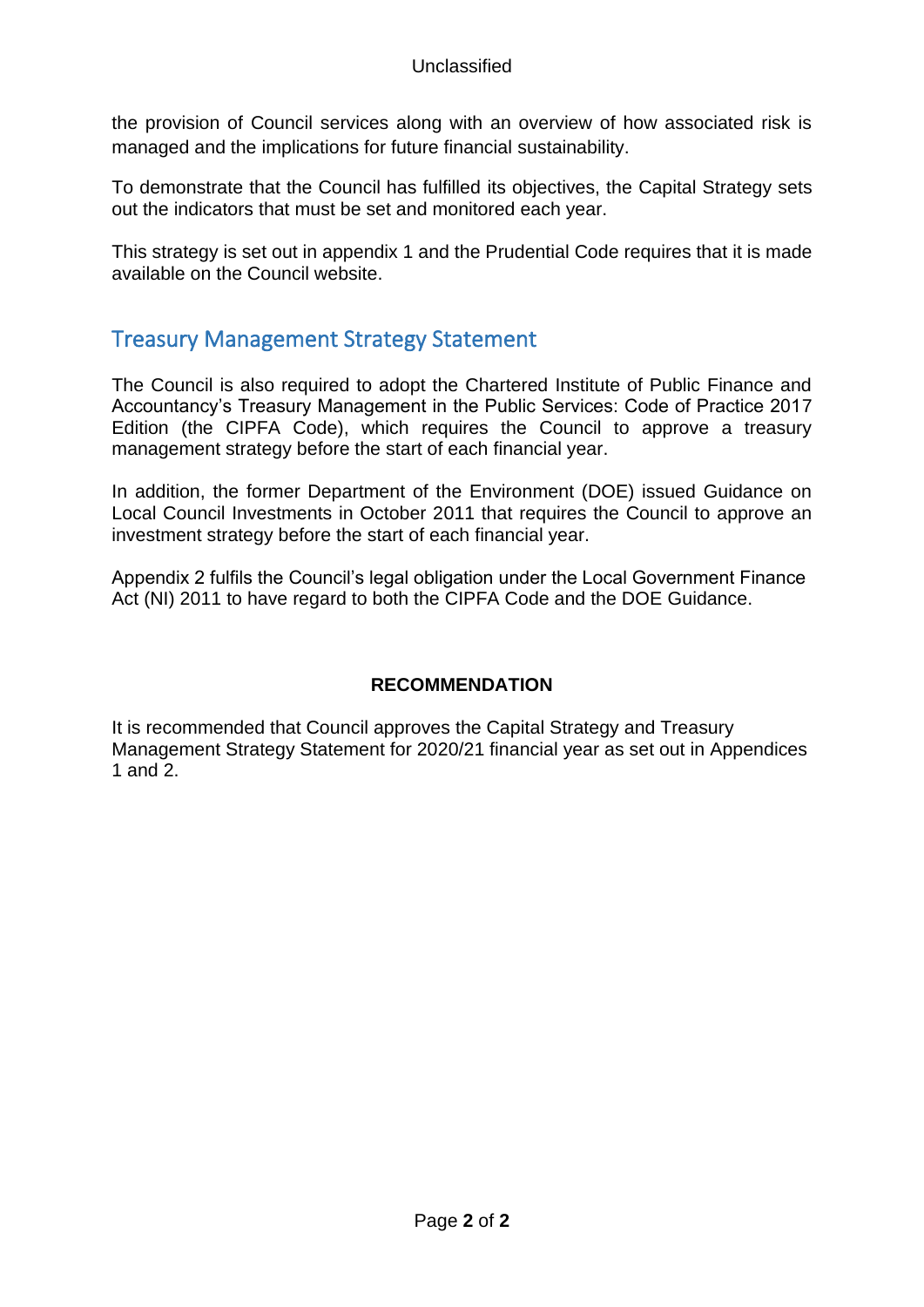#### **Capital Strategy Report 2020/21**

## Introduction

This capital strategy report gives a high-level overview of how capital expenditure, capital financing and treasury management activity contribute to the provision of Council services along with an overview of how associated risk is managed and the implications for future financial sustainability.

Decisions made this year on capital and treasury management will have financial consequences for many years into the future. They are therefore subject to both a national regulatory framework and to local policy framework, summarised in this report.

From 1 April 2020, due to a change in accounting rules, the Council will be required to bring onto its Balance Sheet any 'right of use' assets which it currently accounts for as operating leases. Operating leases are currently treated as 'pay as you go' arrangements, with rentals expensed (charged to the General Fund) in the year they are paid. In recognising any rights acquired under such leases to use an asset, the new rules now require that these assets are included on the Balance Sheet with a corresponding liability to repay the lease over its term. This has resulted in changes to the prudential indicators for 2020/21 and subsequent years, summarised where relevant in this report.

# Capital Expenditure and Financing

Capital expenditure is where the Council spends money on assets, such as property or vehicles, that will be used for more than one year. In local government this may include spending on assets owned by other bodies. The Council has some limited discretion on what counts as capital expenditure, for example assets costing below £5,000 are not capitalised and are instead charged to revenue. In addition, expenditure incurred on enhancing an existing asset can be capitalised if it either extends the asset's useful life or significantly enhances the service potential of the asset.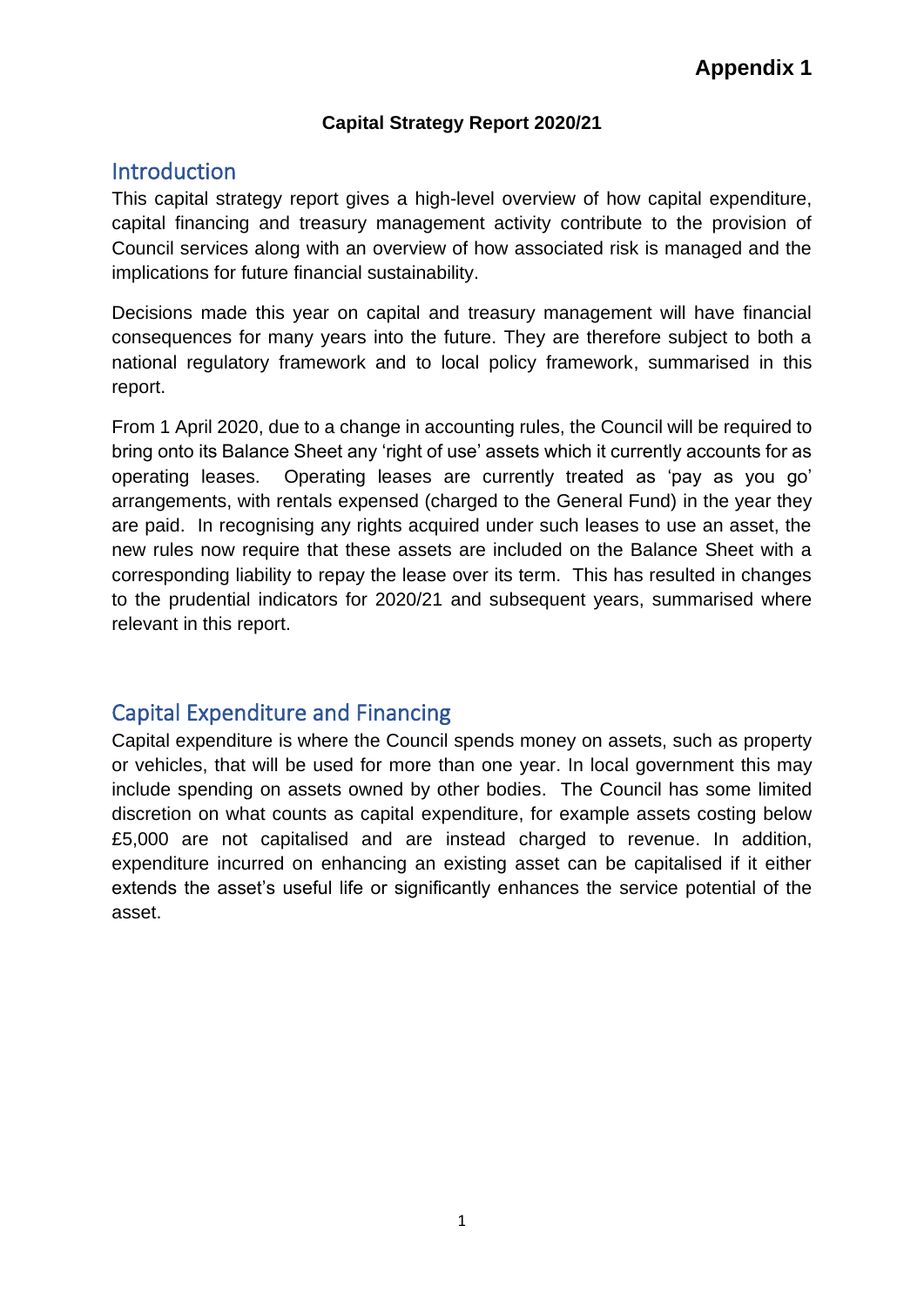In 2020/21, the Council is planning capital expenditure of £7.529m as summarised below:

| <b>Capital Expenditure by</b><br><b>Directorate</b>    | 2019/20<br><b>Forecast</b><br>Em | 2020/21<br><b>Estimate</b><br>Em | 2021/22<br><b>Estimate</b><br>Em | 2022/23<br><b>Estimate</b><br>Em |
|--------------------------------------------------------|----------------------------------|----------------------------------|----------------------------------|----------------------------------|
| Community & Wellbeing                                  | 1.035                            | 2.102                            | 5.797                            | 9.176                            |
| Environment                                            | 1.892                            | 1.648                            | 1.600                            | 1.800                            |
| Regeneration, Development &<br>Planning                | 0.918                            | 3.779                            | 6.525                            | 15.000                           |
| Other                                                  | 0.025                            |                                  |                                  | 0.150                            |
| <b>Total Capital Expenditure</b>                       | 3.870                            | 7.529                            | 13.922                           | 26.126                           |
| Add Leases onto Balance Sheet                          |                                  | 4.668                            |                                  |                                  |
| <b>Total Capital Expenditure</b><br>(including Leases) | 3.870                            | 12.197                           | 13.922                           | 26.126                           |

*Table 1: Prudential Indicator: Estimates of Capital Expenditure in £ millions*

Capital expenditure to be incurred in 2020/21 includes the completion of new play and leisure facilities being provided with Peace IV Shared Spaces funding, regeneration works and improvements in the Borough's villages funded from the NI Rural Development Programme, the commencement of the Bangor Waterfront project with funding from the Belfast City Region Deal and the commencement of Portaferry Public Realm Scheme (also subject to central government funding). Other smaller schemes at Cairnwood and Donaghadee Motte will progress, together with new and upgraded playparks provision and replacement vehicles, plant and equipment.

Capital expenditure for 2020/21 also includes £4.668m due to the change in the accounting rules for leases.

#### Governance:

Each year as part of the Estimates process for the next financial year Council approves a capital investment plan, which allocates funding for capital projects for financial planning purposes.

In order to increase budgetary discipline and improve financial resilience, in October 2019 the Council agreed guiding principles within which to frame its financial plans. Four of these principles relate to capital expenditure and are:

- Minimum revenue provision holidays will not exceed the increase in underlying capital financing expenditure;
- Capital financing expenditure capped as a % of net income stream;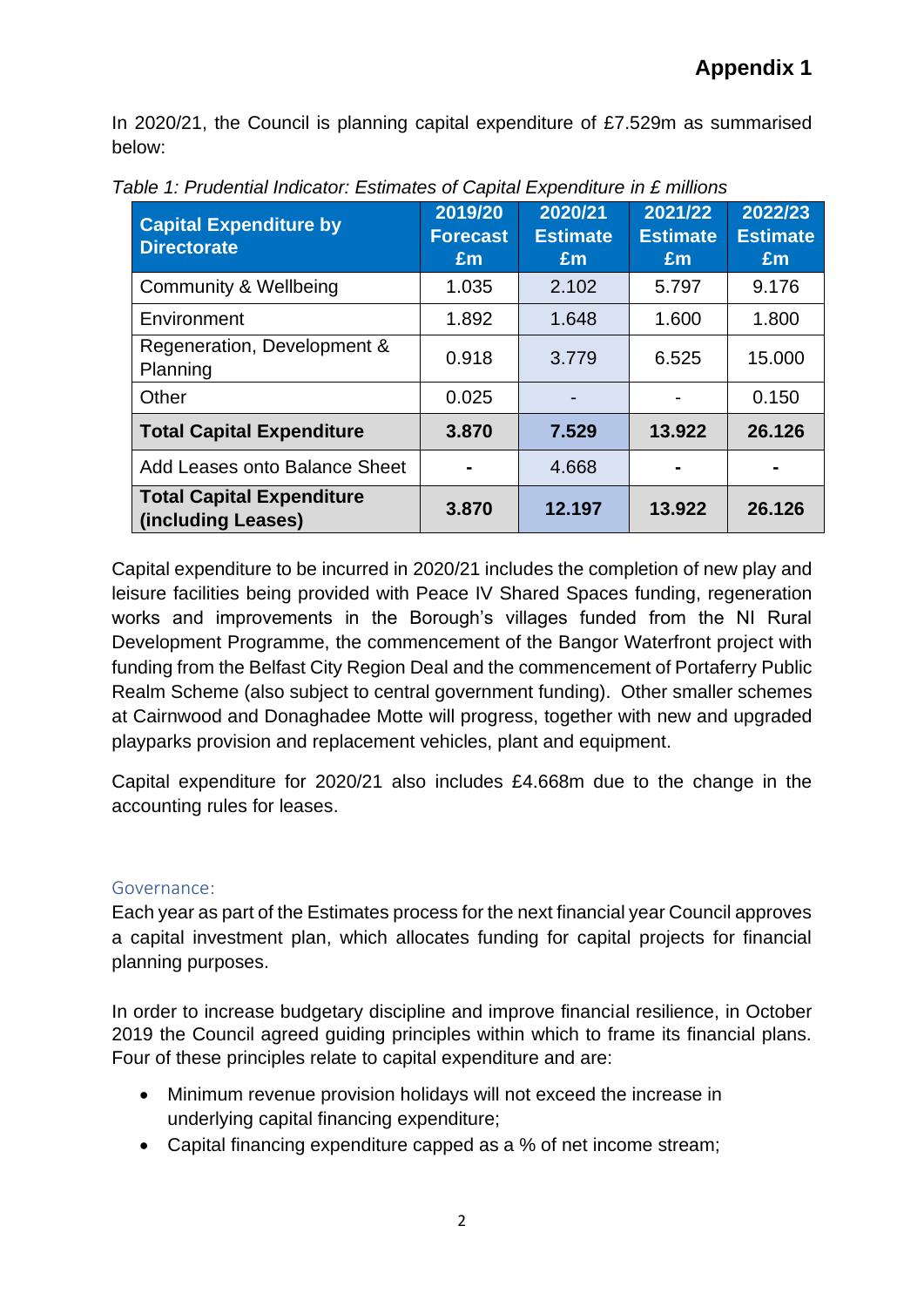- The increase in capital financing expenditure capped at 1% of district rate rise; and
- Capital expenditure above funding caps not to be funded by borrowings.

In addition, all major schemes (ie. one-off projects with gross whole-life costs of greater than £500,000) have been ranked using a formal matrix based on corporate alignment, need, risk, readiness and cost-benefit score. This ranking will be reviewed at least once a year.

Projects with a whole life cost of less than £500,000 are not yet formally ranked. In addition, property maintenance and vehicle replacement strategies provide a framework within which this capital expenditure is incurred.

Projects cannot proceed until there has been some form of assessment of need. For one-off projects this takes the form of a business case or economic appraisal. For expenditure incurred as a result of a strategy, this assessment is in the form of condition surveys or other relevant forms of appraisal.

In addition, major capital schemes are overseen by individual project boards and a Corporate Projects Portfolio Board, which reports to the Council's Corporate Services Committee.

All capital expenditure must be financed, either from external sources (government grants and other contributions), the Council's own resources (revenue, reserves and capital receipts) or debt (borrowing and leasing). The planned financing of the above expenditure is as follows:

|                                           | 2019/20<br><b>Forecast</b><br>£m | 2020/21<br><b>Estimate</b><br>Em | 2021/22<br><b>Estimate</b><br>Em | 2022/23<br><b>Estimate</b><br>£m |
|-------------------------------------------|----------------------------------|----------------------------------|----------------------------------|----------------------------------|
| <b>Capital Grants &amp; Contributions</b> | 1.147                            | 3.273                            | 7.169                            | 14.988                           |
| <b>Capital Receipts</b>                   | 0.874                            | 1.340                            | 0.155                            | 0.100                            |
| Revenue                                   | 0.020                            | $\overline{\phantom{0}}$         |                                  |                                  |
| Debt (Borrowing)                          | 1.829                            | 2.916                            | 6.598                            | 11.038                           |
| Debt (Leases)                             |                                  | 4.668                            | $\blacksquare$                   |                                  |
| <b>Total Financing</b>                    | 3.870                            | 12.197                           | 13.922                           | 26.126                           |

#### *Table 2: Capital financing in £ millions*

Debt is only a temporary source of finance, since loans and leases must be repaid, and this is therefore replaced over time by other financing, usually from revenue which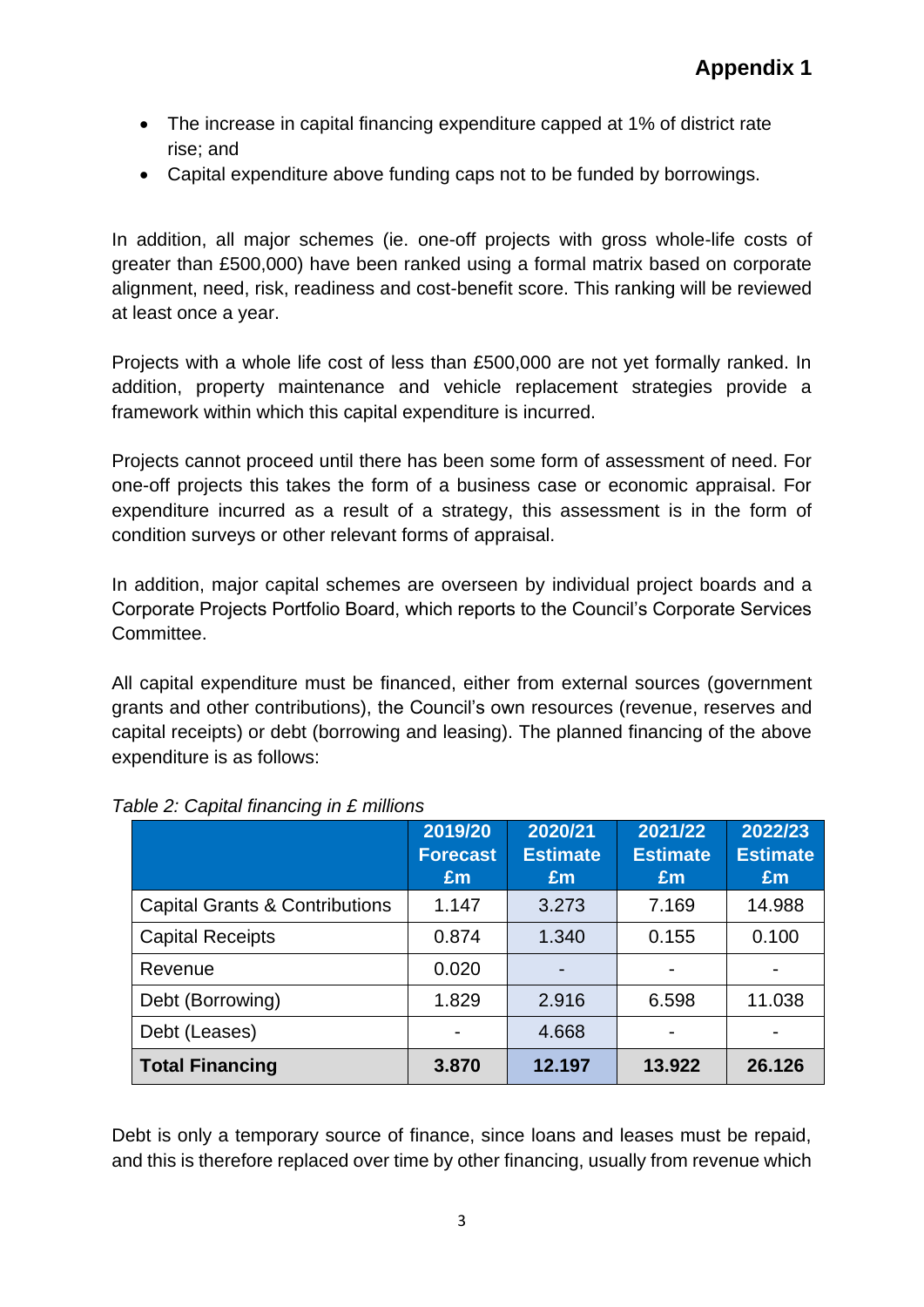is known as minimum revenue provision (MRP). The forecasts for MRP, which now include, due to the change in accounting rules, a provision for leases, are as follows:

|            | 2019/20         | 2020/21         | 2021/22         | 2022/23         |
|------------|-----------------|-----------------|-----------------|-----------------|
|            | <b>Forecast</b> | <b>Estimate</b> | <b>Estimate</b> | <b>Estimate</b> |
|            | Em              | £m              | £m              | £m              |
| <b>MRP</b> | 3.536           | 4.718           | 5.769           | 6.201           |

*Table 3: Replacement of debt finance in £ millions*

➢ The Council is required to approve an MRP statement each year. The full MRP statement for 2020/21 can be found on page 9 of this report.

The Council's cumulative outstanding amount of debt finance is measured by the capital financing requirement (CFR). This increases with new debt-financed capital expenditure and reduces with MRP. The CFR is expected to increase by £2.866m during 2020/21. Based on the above figures for expenditure and financing, the Council's estimated CFR is as follows:

| Table 4: Prudential Indicator: Estimates of Capital Financing Requirement in £ |  |
|--------------------------------------------------------------------------------|--|
| millions                                                                       |  |

| <b>Capital Financing</b><br><b>Requirement (CFR)</b> | 31.03.20<br><b>Forecast</b><br>£m | 31.03.21<br><b>Estimate</b><br>£m | 31.03.22<br><b>Estimate</b><br>£m | 31.03.23<br><b>Estimate</b><br>Em |
|------------------------------------------------------|-----------------------------------|-----------------------------------|-----------------------------------|-----------------------------------|
| <b>Opening CFR</b>                                   | 88.373                            | 86.666                            | 89.532                            | 90.362                            |
| <b>Capital Expenditure</b>                           | 3.870                             | 7.529                             | 13.922                            | 26.126                            |
| Leases onto Balance Sheet                            |                                   | 4.668                             |                                   |                                   |
| <b>Less Capital Grants</b>                           | (1.147)                           | (3.273)                           | (7.168)                           | (14.988)                          |
| Less Capital Receipts applied                        | (0.874)                           | (1.340)                           | (0.155)                           | (0.100)                           |
| Less Reserves Financing                              | (0.020)                           |                                   |                                   |                                   |
| Less MRP (Borrowing)                                 | (3.536)                           | (4.444)                           | (5.503)                           | (5.942)                           |
| Less MRP (Leases)                                    |                                   | (0.274)                           | (0.266)                           | (0.259)                           |
| <b>Total CFR</b>                                     | 86.666                            | 89.532                            | 90.362                            | 95.199                            |

The capital financing requirement for 2020/21 and subsequent year includes a £4.668m increase due to the change in accounting rules for leases.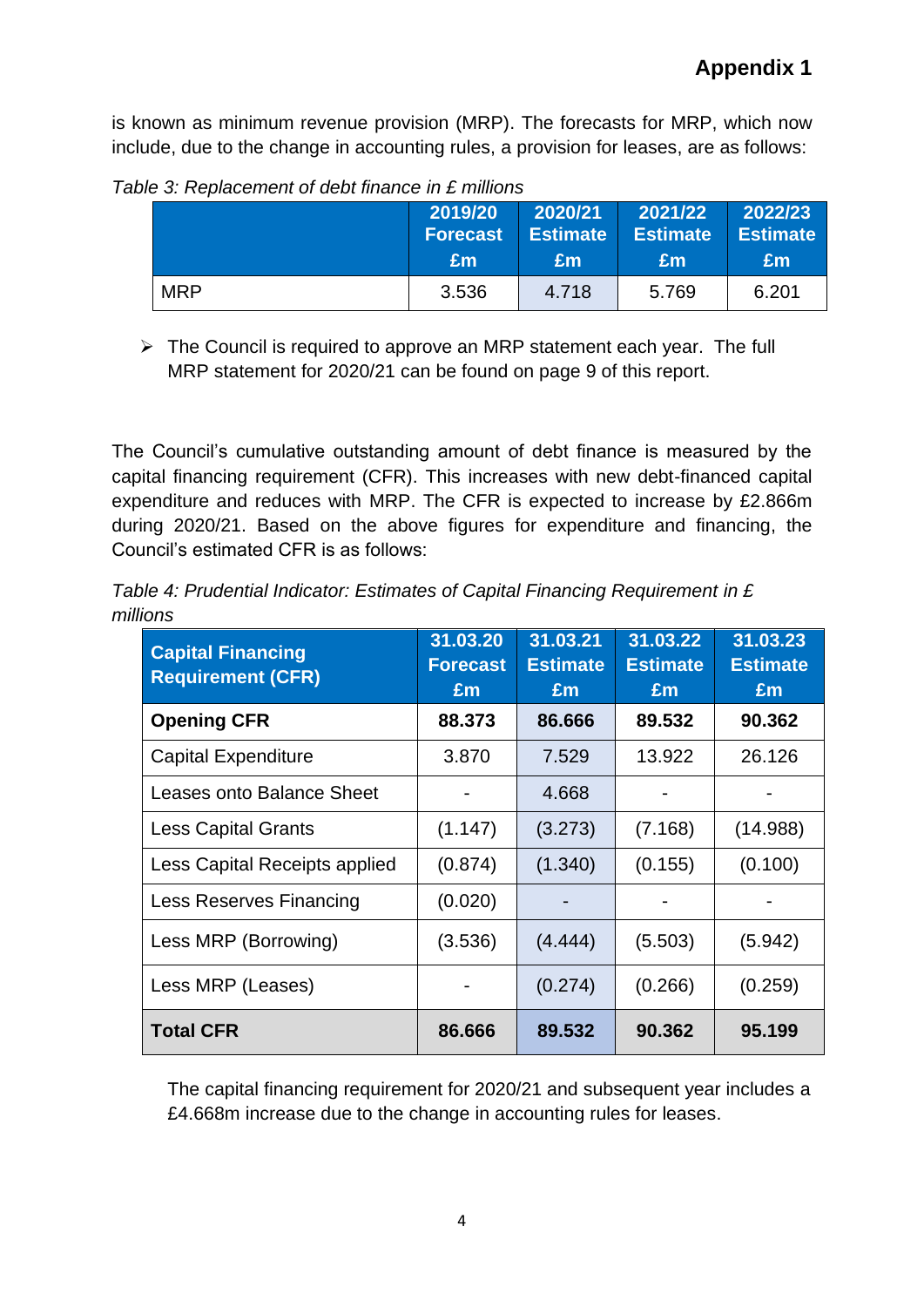# Asset management

To ensure that capital assets continue to be of long-term use, the Council recently approved an estates strategy and an estates management plan.

The strategy has three overarching objectives:

- To support a refreshed focus on communities and people, economic regeneration and tourism, the quality of our environment and the core services provided by the Council and is partners.
- To generate capital and revenue efficiencies to support the delivery of corporate objectives and improved social outcomes.
- To create linkage between capital receipts and revenue efficiencies and the process of developing and prioritising capital investment programmes.

It has been designed to align with the spirit of the *Big Plan* 'Creating Positive Outcomes for Everyone' – the Community Plan for Ards and North Down and to support the Council's new Corporate Plan which will be launched in April 2020.

On this basis the Estate Strategy will run until 2025 at which point in time it will be refreshed and updated to align with a new Corporate Plan.

#### Asset disposals

When a capital asset is no longer needed, it may be sold so that the proceeds, known as capital receipts, can be spent on new assets. The Council has included capital receipts of £207k in its financial plan as follows:

|             | 2019/20         | 2020/21         | 2021/22  | 2022/23         |
|-------------|-----------------|-----------------|----------|-----------------|
|             | <b>Forecast</b> | <b>Estimate</b> | Estimate | <b>Estimate</b> |
|             | £m              | £m              | £m       | £m              |
| Asset sales | 0.082           | 0.125           | nil      | nil             |

*Table 5: Capital receipts in £ millions*

# Treasury Management

Treasury management is concerned with keeping sufficient but not excessive cash available to meet the Council's spending needs, while managing the risks involved. Surplus cash is invested until required, while a shortage of cash will be met by borrowing, to avoid excessive credit balances or unauthorised overdrafts in the bank current account. The Council is typically cash rich in the short-term as revenue income is received before it is spent, but cash poor in the long-term as capital expenditure is incurred before being financed. The revenue cash surpluses are offset against capital cash shortfalls to reduce overall borrowing.

Due to decisions taken in the past, the Council currently has £74.2m long-term borrowing at an average interest rate of 5.9%, £7m short-term borrowings at an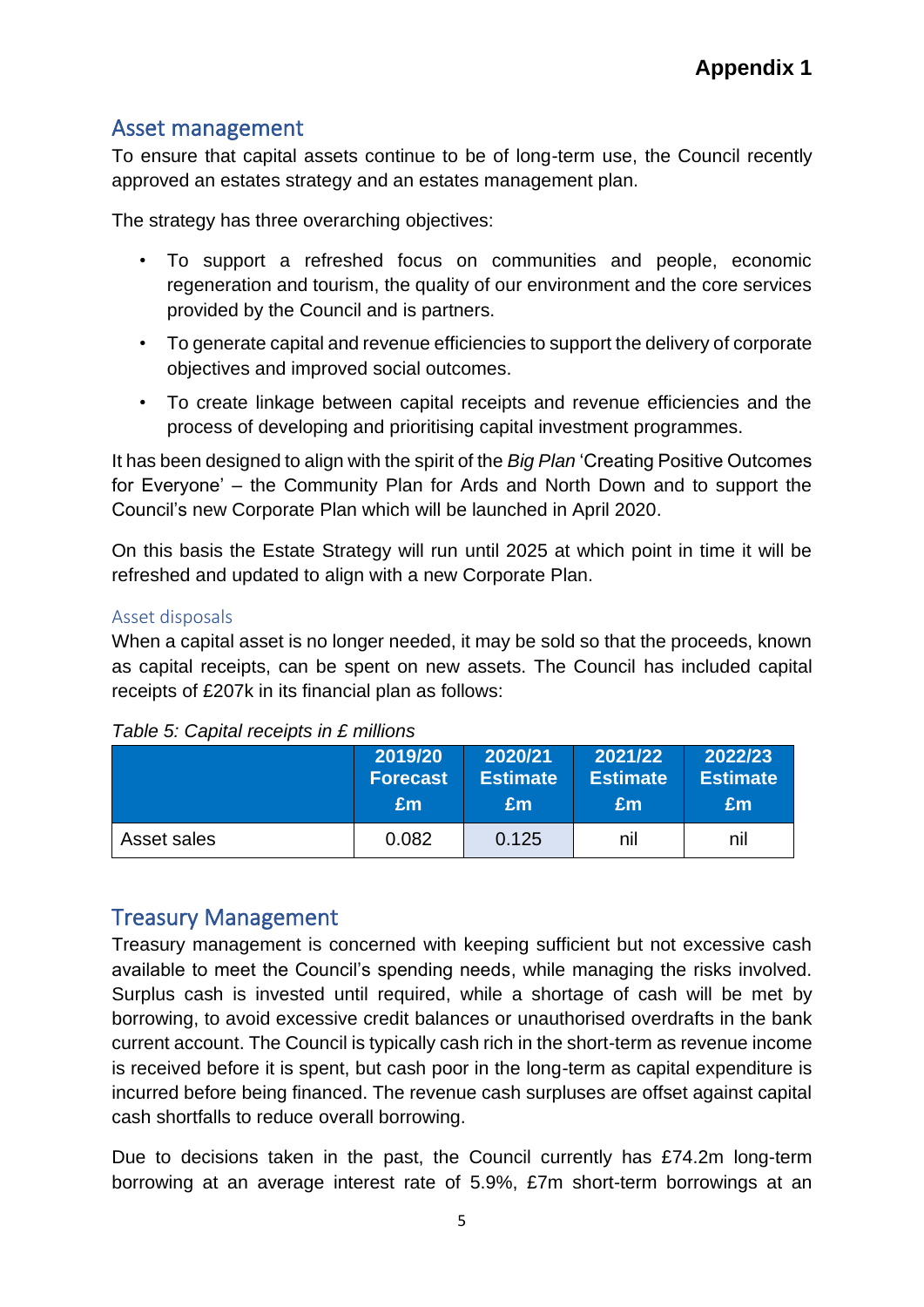average rate of 0.96% and £8m short-term treasury investments at an average rate of 0.73%.

#### Borrowing strategy

The Council's main objectives, when borrowing, are to achieve a low but certain cost of finance, while retaining flexibility should plans change in future. These objectives are often conflicting, and the Council therefore seeks to strike a balance between cheap short-term loans (currently available at around 1%) and long-term fixed rate loans where the future cost is known but higher (currently up to 3.2%).

Projected levels of the Council's total outstanding debt (borrowings and leases) are shown below, compared with the capital financing requirement (see above).

*Table 6: Prudential Indicator: Gross Debt and the Capital Financing Requirement in £ millions*

|                                         | 31.03.20<br><b>Forecast</b><br>Em | 31.03.21<br><b>Estimate</b><br>£m | 31.03.22<br><b>Estimate</b><br>Em | 31.03.23<br><b>Estimate</b><br>£m |
|-----------------------------------------|-----------------------------------|-----------------------------------|-----------------------------------|-----------------------------------|
| External Debt - Borrowing               | 81.244                            | 82.253                            | 83.402                            | 88.282                            |
| <b>External Debt - Leases</b>           |                                   | 4.394                             | 4.128                             | 3.869                             |
| <b>Total External Debt</b>              | 81.244                            | 86.647                            | 87.53                             | 92.151                            |
| <b>Capital Financing</b><br>Requirement | 86.666                            | 89.532                            | 90.362                            | 95.199                            |
| <b>Internal Borrowing</b>               | 5.422                             | 2.885                             | 2.831                             | 3.048                             |

Statutory guidance is that debt should remain below the capital financing requirement, except in the short-term. As can be seen from table 6, the Council expects to comply with this in the medium term.

The difference between the external debt and the capital financing requirement represents the Council's internal borrowing ie. the amount of cash backed reserves the Council has available to defer the need to externally borrow for capital purposes.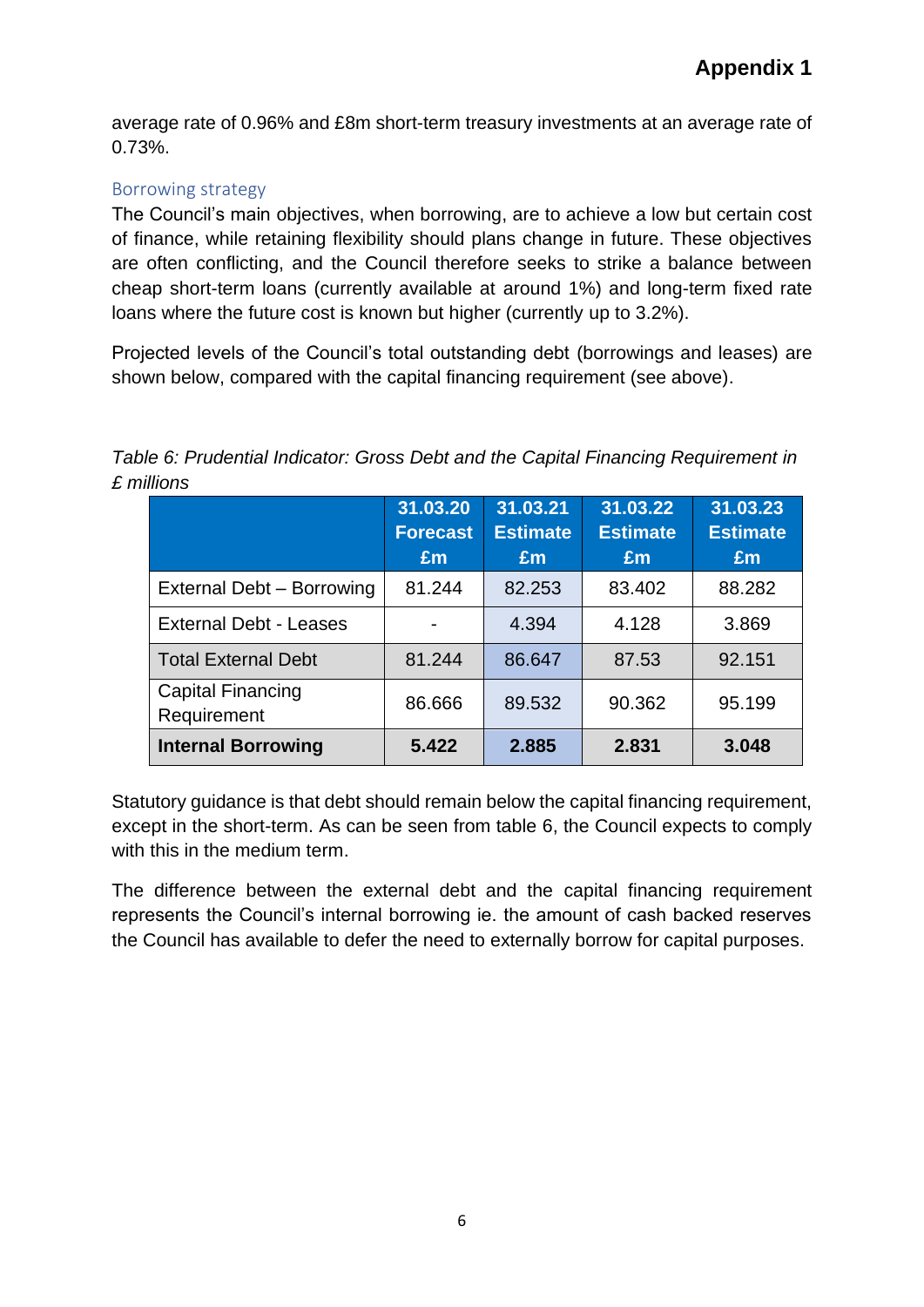## Affordable borrowing limit

The Council is legally obliged to set an affordable borrowing limit (also termed the authorised limit for external debt) each year. In line with statutory guidance, a lower "operational boundary" is also set as a warning level should debt approach the limit.

| Table 7: Prudential Indicators: Authorised limit and operational boundary for external |  |
|----------------------------------------------------------------------------------------|--|
| debt in £m                                                                             |  |

|                                               | 2019/20<br><b>limit</b><br>£m | 2020/21<br><b>limit</b><br>Em | 2021/22<br><b>limit</b><br>Em | 2022/23<br><b>limit</b><br>Em |
|-----------------------------------------------|-------------------------------|-------------------------------|-------------------------------|-------------------------------|
| Authorised limit – borrowing                  | 89.717                        | 90.138                        | 91.234                        | 96.330                        |
| Authorised limit - leases                     |                               | 5.894                         | 5.628                         | 5.369                         |
| Authorised limit – total external debt        | 89.717                        | 96.032                        | 96.862                        | 101.699                       |
| Operational boundary – borrowing              | 81.422                        | 85.138                        | 86.234                        | 91.330                        |
| Operational boundary - leases                 |                               | 4.894                         | 4.628                         | 4.369                         |
| Operational boundary - total external<br>debt | 81.422                        | 90.032                        | 90.862                        | 95.699                        |

The authorised limit and operational boundary for 2020/21 and subsequent years include an increase due to the change in the accounting for leases.

#### Treasury Investment strategy

Treasury investments arise from receiving cash before it is paid out again.

The Council's policy on treasury investments is to prioritise security and liquidity over yield, that is to focus on minimising risk rather than maximising returns. Cash that is likely to be spent in the near term is invested securely, for example with the government, other local authorities or selected high-quality banks, to minimise the risk of loss. Short-term investments may be held in pooled funds, where an external fund manager makes decisions on which particular investments to buy and the Council may request its money back at short notice. Further details on treasury investments are in in the treasury management strategy.

#### Governance

Decisions on treasury management investment and borrowing are made daily and are therefore delegated to the Director of Finance and Performance and staff, who must act in line with the treasury management strategy approved annually by Council. Reports on treasury management activity are presented to the Corporate Services Committee both during the year and the end of each financial year.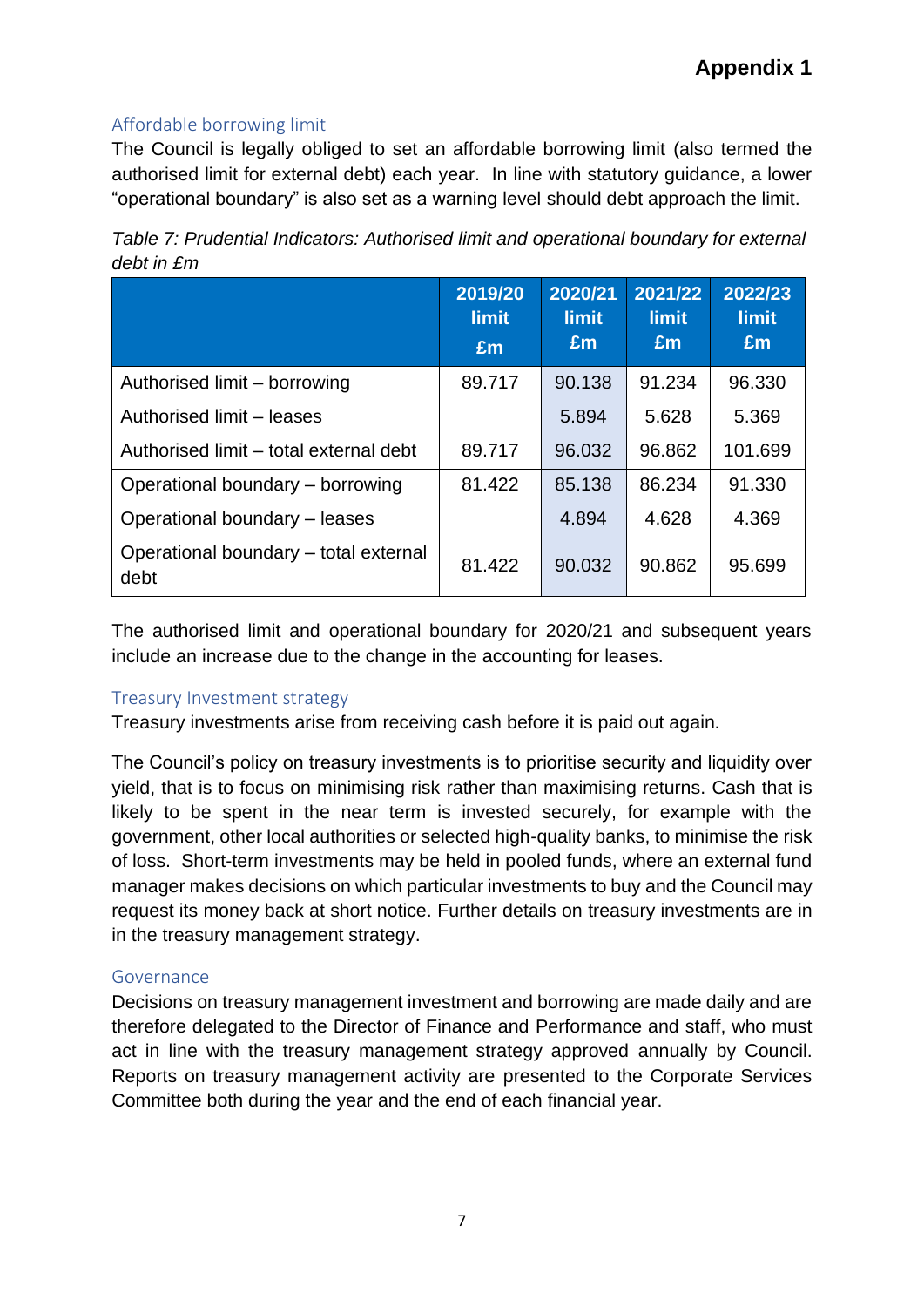# Liabilities

In addition to the forecast debt of £81.2m detailed above, the Council is committed to making future payments to cover its pension fund deficit valued at £35.6m (March 2019). It has also set aside £0.5m to cover risks of public and employee liability insurance claims and other environmental and legal liabilities. The Council is also at risk of having to pay a share of potential financial penalties associated with the procurement process of a residual waste treatment project. Council has not put aside any money for this purpose.

#### Governance

Decisions on incurring new discretional liabilities are taken by members of the Corporate Leadership Team in consultation with the Director of Finance and Performance. The risk of liabilities crystallising and requiring payment is monitored by individual directors and reported to the appropriate standing committee as necessary.

# Revenue Budget Implications

Although capital expenditure is not charged directly to the revenue budget, interest payable on loans and MRP are charged to revenue, offset by any investment income receivable. The net annual charge is known as financing costs; this is compared to the net revenue stream i.e. the amount funded from District Rates and general government grants.

|                                     | 2019/20<br><b>Forecast</b><br>£m | 2020/21<br><b>Estimate</b><br>£m | 2021/22<br><b>Estimate</b><br>Em | 2022/23<br><b>Estimate</b><br>£m |
|-------------------------------------|----------------------------------|----------------------------------|----------------------------------|----------------------------------|
| Financing costs (£m)                | 6.568                            | 7.761                            | 8.871                            | 9.377                            |
| Proportion of net revenue<br>stream | 12.9%                            | 13.8%                            | 15.2%                            | 15.6%                            |

*Table 9: Prudential Indicator: Proportion of financing costs to net revenue stream*

Financing costs for 2020/21 and subsequent years includes a total increase of £844k due to a change in the accounting rules for leases.

## Sustainability

Due to the very long-term nature of capital expenditure and financing, the revenue budget implications of expenditure incurred in the next few years will extend for up to 40 years into the future. Due to the significant capital investment programme, Council has prioritised major capital expenditure with a view to ensuring that the proposed capital programme is prudent, affordable and sustainable in the longer term.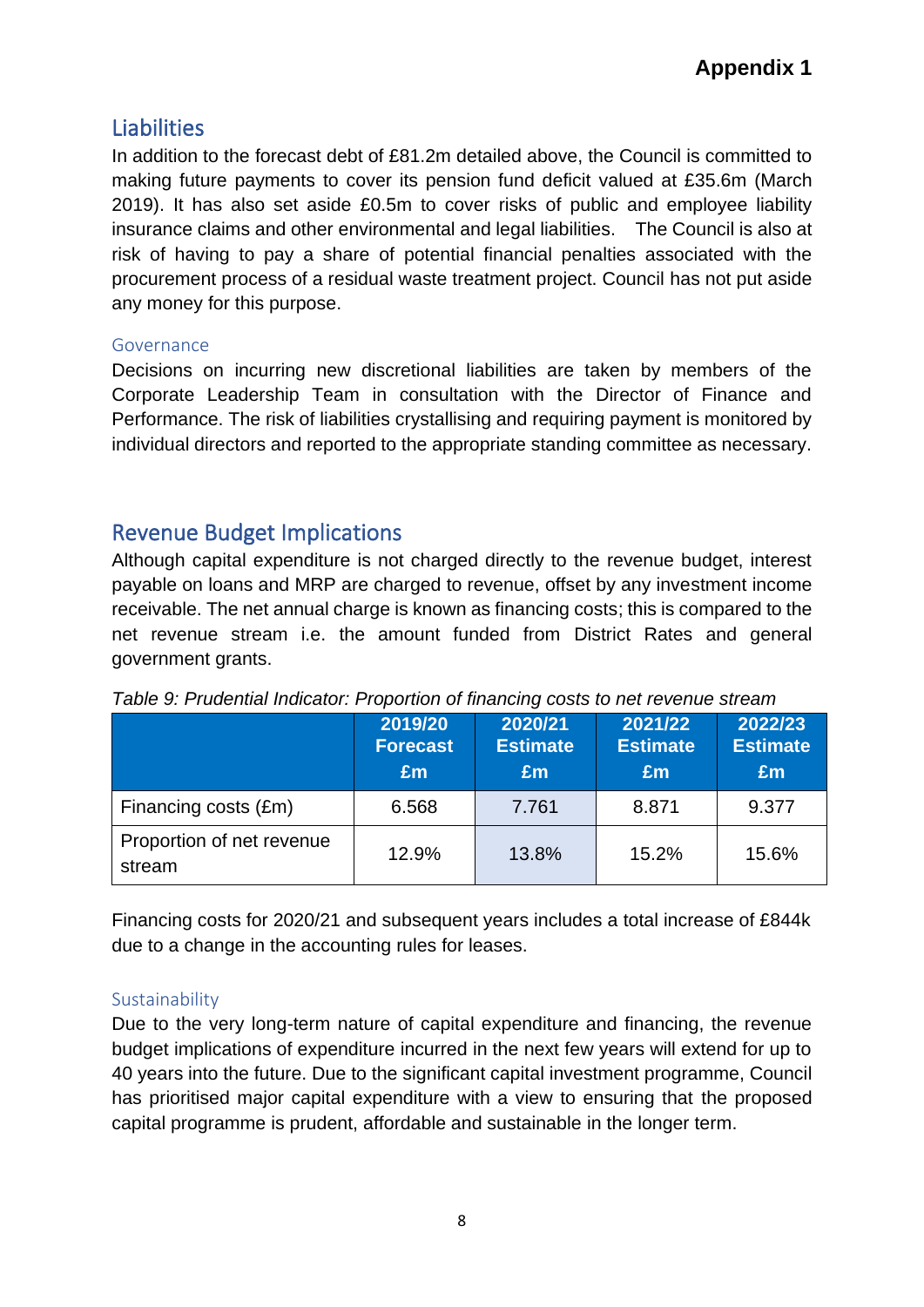# Knowledge and Skills

The Council employs professionally qualified and experienced staff in senior positions with responsibility for making capital expenditure, borrowing and investment decisions. For example, the Director of Finance and Performance, along with his senior Finance team, are qualified accountants with substantial experience. In addition, the Strategic Capital Development is led by a well experienced qualified architect. The Council pays for junior staff to study towards relevant professional qualifications.

Where Council staff do not have the knowledge and skills required, use is made of external advisers and consultants that are specialists in their field. The Council currently employs Arlingclose Limited as treasury management advisers and the Strategic Investment Board Ltd as property consultants. This approach is more cost effective than employing such staff directly and ensures that the Council has access to knowledge and skills commensurate with its risk appetite.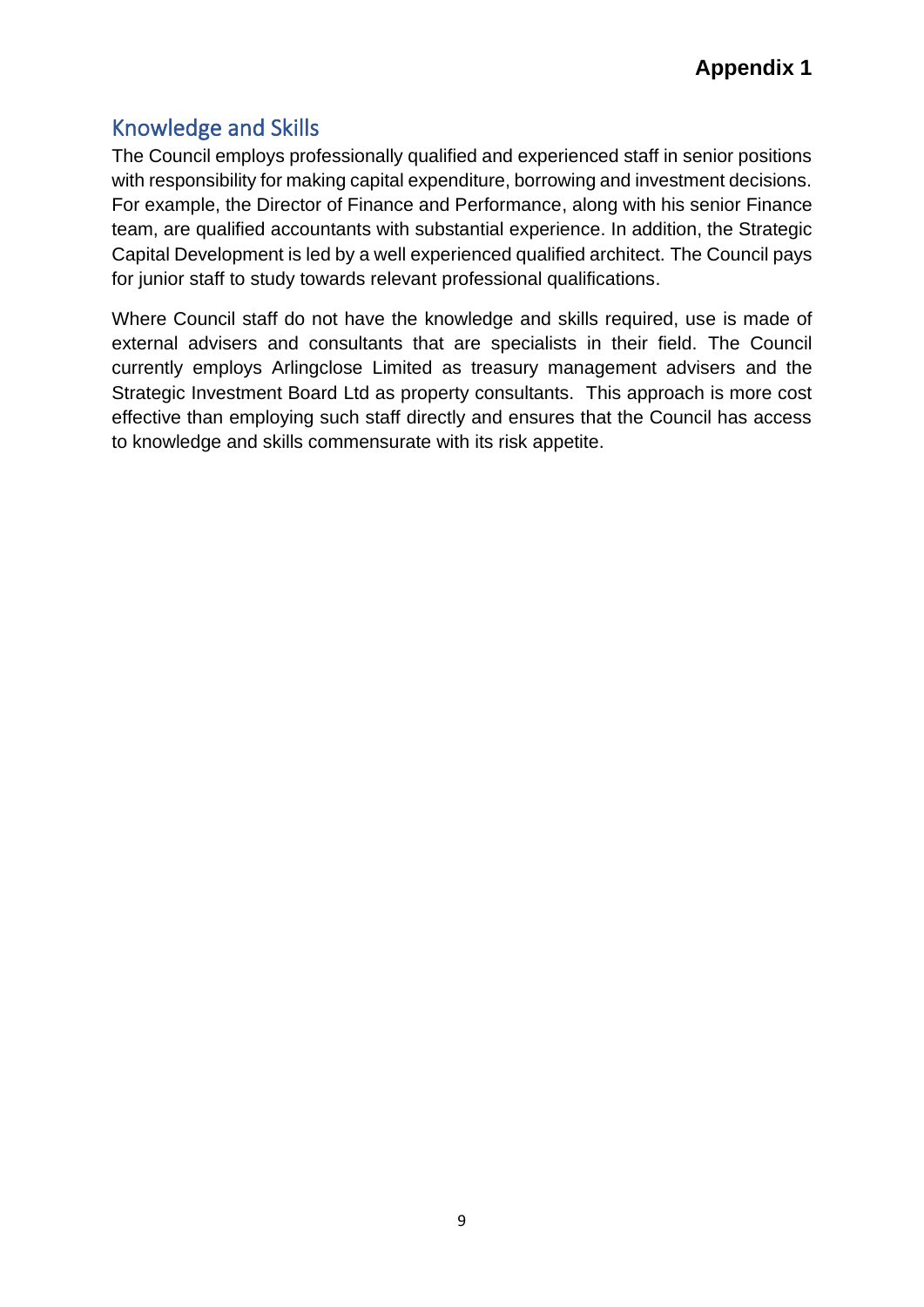# Annual Minimum Revenue Provision Policy Statement 2020/21

Where the Council finances capital expenditure by borrowings, it must put aside resources to repay that debt in later years. The amount charged to the revenue budget for the repayment of debt is known as Minimum Revenue Provision (MRP). The Act and the Local Government (Capital Finance and Accounting) Regulations (NI) 2011 require the Council to have regard to the Department of Environment's Guidance on Minimum Revenue Provision (the DOE Guidance), most recently issued in 2011.

The aim of the DOE Guidance is to ensure that debt is repaid over a period that is reasonably commensurate with the period over which the capital expenditure provides benefits. It requires the Council to approve an Annual MRP Statement each year.

From 1 April 2020, due to a change in accounting rules for leases, MRP will include prudent provision for future lease obligations. It is therefore recommended that Council approves the following MRP Statement for 2020/21:

- For capital expenditure incurred before 1<sup>st</sup> April 2012 and fully financed from borrowings, the revenue provision will be the sum of loan principal repayments due and amounts set aside for maturity loans on all borrowings taken out before 1<sup>st</sup> April 2012 ie. before the introduction of MRP.
- For capital expenditure incurred after 1<sup>st</sup> April 2012, MRP will be determined by charging the expenditure over the expected useful life of the relevant assets, in equal instalments, starting in the year after the asset becomes operational.
- MRP on expenditure not related to fixed assets, but which has been capitalised by regulation or direction (eg. public realm schemes), will be charged over the period in which the expenditure provides benefit.
- MRP for 'right of use' assets acquired by leases will be equal to the element of the rent or charge that goes to write down the balance sheet liability.
- Additional and holiday provisions in the form of voluntary revenue provision (VRP) may also be applied.

Based on the Council's forecast of its Capital Financing Requirement, the forecasts for MRP are as follows:

| <b>MRP Estimates</b>                      | 2019/20<br>Em | 2020/21<br>£m | 2021/22<br>£m | 2022/23<br>£m |
|-------------------------------------------|---------------|---------------|---------------|---------------|
| MRP on Capital Exp before<br>1 April 2012 | 2.124         | 2.109         | 2.061         | 2.021         |
| MRP on Capital Exp after<br>1 April 2012  | 2.734         | 2.954         | 3.226         | 3.695         |
| MRP not related to Capital Exp            | 0.216         | 0.216         | 0.216         | 0.226         |
| MRP on leases from 01 April 2020          |               | 0.274         | 0.266         | 0.259         |
| <b>VRP</b>                                | (1.538)       | (0.835)       |               |               |
| <b>Total MRP</b>                          | 3.536         | 4.718         | 5.769         | 6.201         |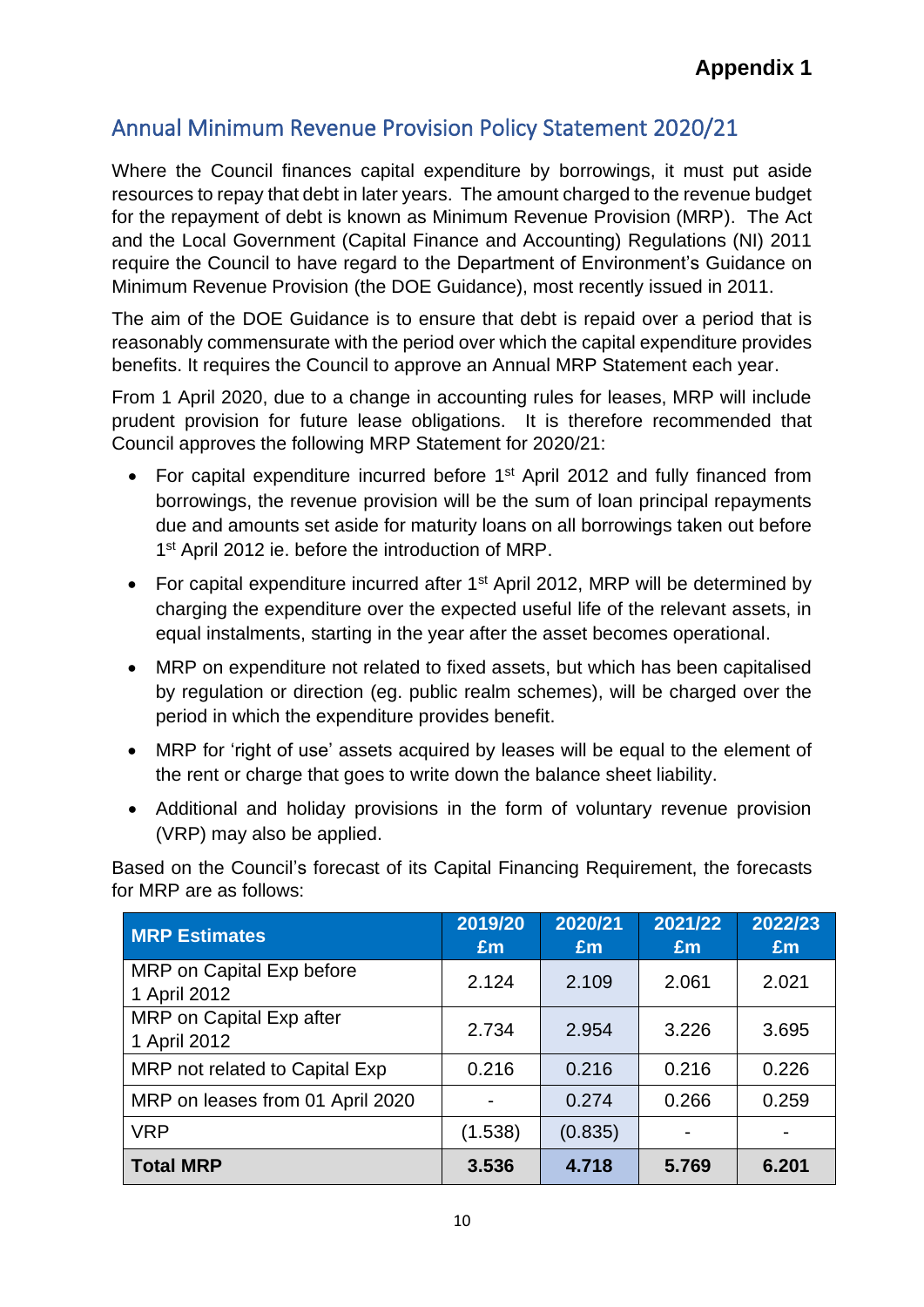# **Appendix 2**

#### **Treasury Management Strategy Statement 2020/21**

## **Introduction**

Treasury management is the management of the Council's cash flows, borrowing and investments, and the associated risks. The Council, when borrowing and/or investing substantial sums of money is exposed to financial risks including the loss of invested funds and the revenue effect of changing interest rates. The successful identification, monitoring and control of financial risk are therefore central to the Council's prudent financial management.

Treasury risk management at the Council is conducted within the framework of the Chartered Institute of Public Finance and Accountancy's Treasury Management in the Public Services: Code of Practice 2017 Edition (the CIPFA Code) which requires the Council to approve a treasury management strategy before the start of each financial year. In addition, the former Department of the Environment (DoE) issued Guidance on Local Authority Investments in October 2011 that requires the Council to approve an investment strategy before the start of each financial year. This report fulfils the Authority's legal obligation under the Local Government Finance Act (Northern Ireland) 2011 to have regard to both the CIPFA Code and the DoE Guidance.

In accordance with the DOE Guidance, the Council will be asked to approve a revised Treasury Management Strategy Statement should the assumptions on which this report is based change significantly. Such circumstances would include, for example, a large unexpected change in interest rates, or in the Council's capital programme or in the level of its investment balance.

# **External Context**

#### Economic background

The major external influence on the Council's treasury management strategy for 2020/21, as in the previous year, will be the UK's progress in future trading arrangements following its exit from the European Union and other geo-political factors.

Annual GDP growth for the domestic economy continues to remain below trend, currently at 1%. Looking ahead, the Bank of England's Monetary Policy Report (formerly the Inflation Report) forecasts economic growth to reach 2.1% by the end of 2022, with expectations for the economy to pick up during 2020 as Brexit-related uncertainties dissipate and provide a boost to business investment.

#### Credit outlook

Credit conditions for larger UK banks have remained relatively benign over the past year. However, with bail-in legislation now in place, which ensures that large investors including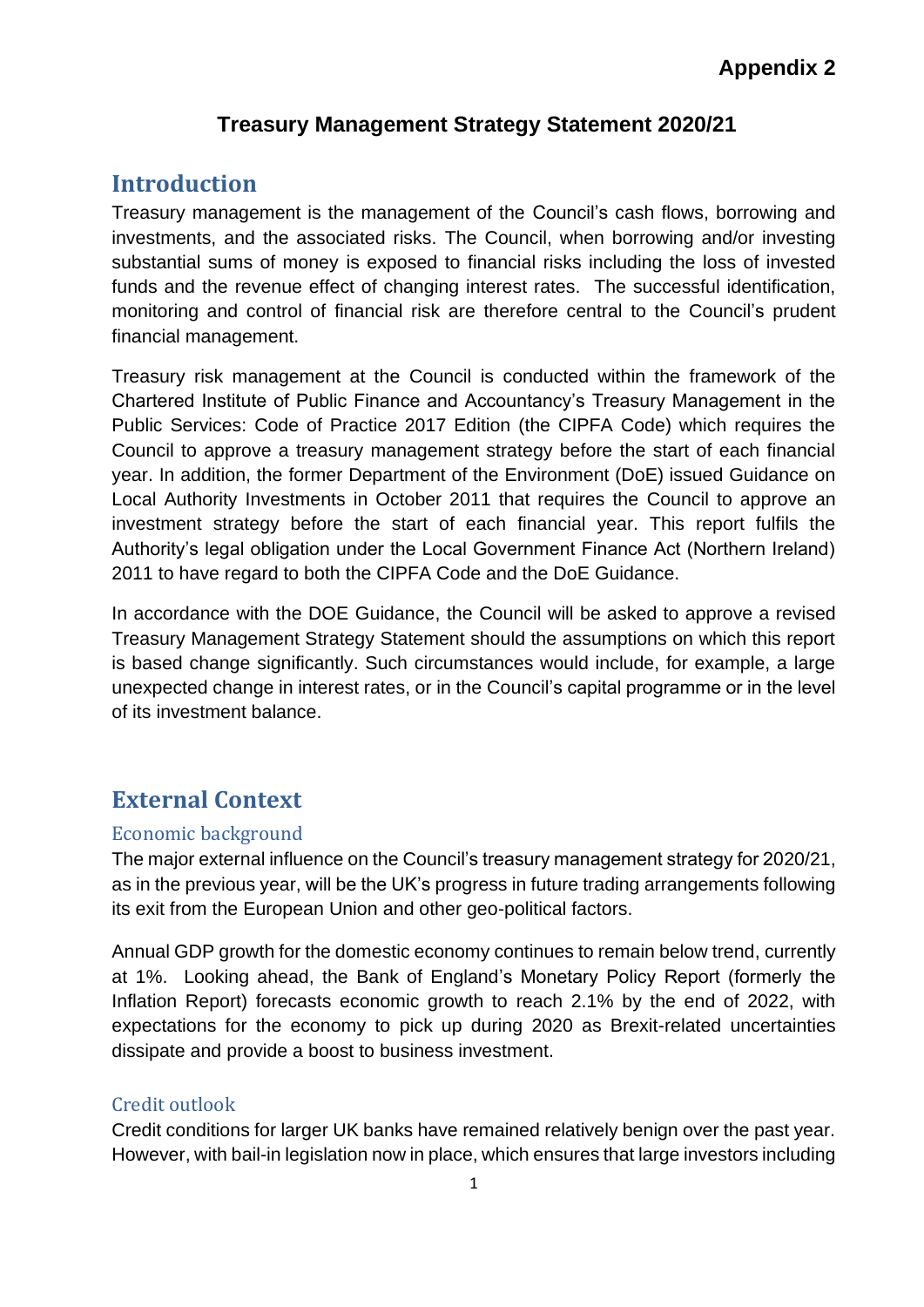local authorities will rescue failing banks instead of taxpayers, Council has other investment options available to it with lower credit risk than unsecured bank deposits; returns from cash deposits will however also remain very low.

#### Interest rate forecast

The Council's treasury management adviser Arlingclose is forecasting that the Bank Rate will remain at 0.75% until the end of 2022. The risks to this forecast are deemed to be significantly weighted to the downside. The Bank of England, having previously indicated that interest rates may need to rise if a Brexit agreement was reached, now believe that this is less likely.

Gilt yields and hence long-term borrowing rates have risen but remain at low levels and only some very upward movement from current levels is expected based on Arlingclose's interest rate projections. Arlingclose projects that the 10-year and 20-year gilt yields will rise to around 1.0% and 1.4% respectively over the time horizon, with broadly balanced risks to both the upside and the downside. However short-term volatility arising from both economic and political events over the period is a near certainty.

# **Local Context**

On 1 February 2020, the Council held £81.2m of borrowing and £8.0m of investments. The level of borrowings is not expected to change for the remaining months of the 2019/20 financial year, but the investment levels are expected to fall to around £2.0m.

Forecast changes in the capital financing and borrowing requirements over the next three financial years are shown in table 1 below.

|                                      | 31.3.19<br><b>Actual</b><br>£m | 31.3.20<br><b>Forecast</b><br>£m | 31.3.21<br><b>Estimate</b><br>£m | 31.3.22<br><b>Estimate</b><br>£m | 31.3.23<br><b>Estimate</b><br>£m |
|--------------------------------------|--------------------------------|----------------------------------|----------------------------------|----------------------------------|----------------------------------|
| <b>Capital Financing Requirement</b> | 88.3                           | 86.6                             | 89.5                             | 90.3                             | 95.2                             |
| Less: External debt *                | (78.9)                         | (81.2)                           | (86.6)                           | (87.5)                           | (92.2)                           |
| Internal borrowing                   | 9.4                            | 5.4                              | 2.9                              | 2.8                              | 3.0                              |

#### *Table 1: Balance Sheet Summary and Forecast*

\* from 01/04/20, external borrowing includes lease liabilities of £4.6m being brought onto the balance sheet due to a change in accounting rules.

The underlying need to borrow for capital purposes is measured by the Capital Financing Requirement (CFR). The Council has an increasing CFR due to the capital investment programme but minimal investments, and will therefore be required to borrow up to £8.7m over the forecast period from April 2020 to March 2023.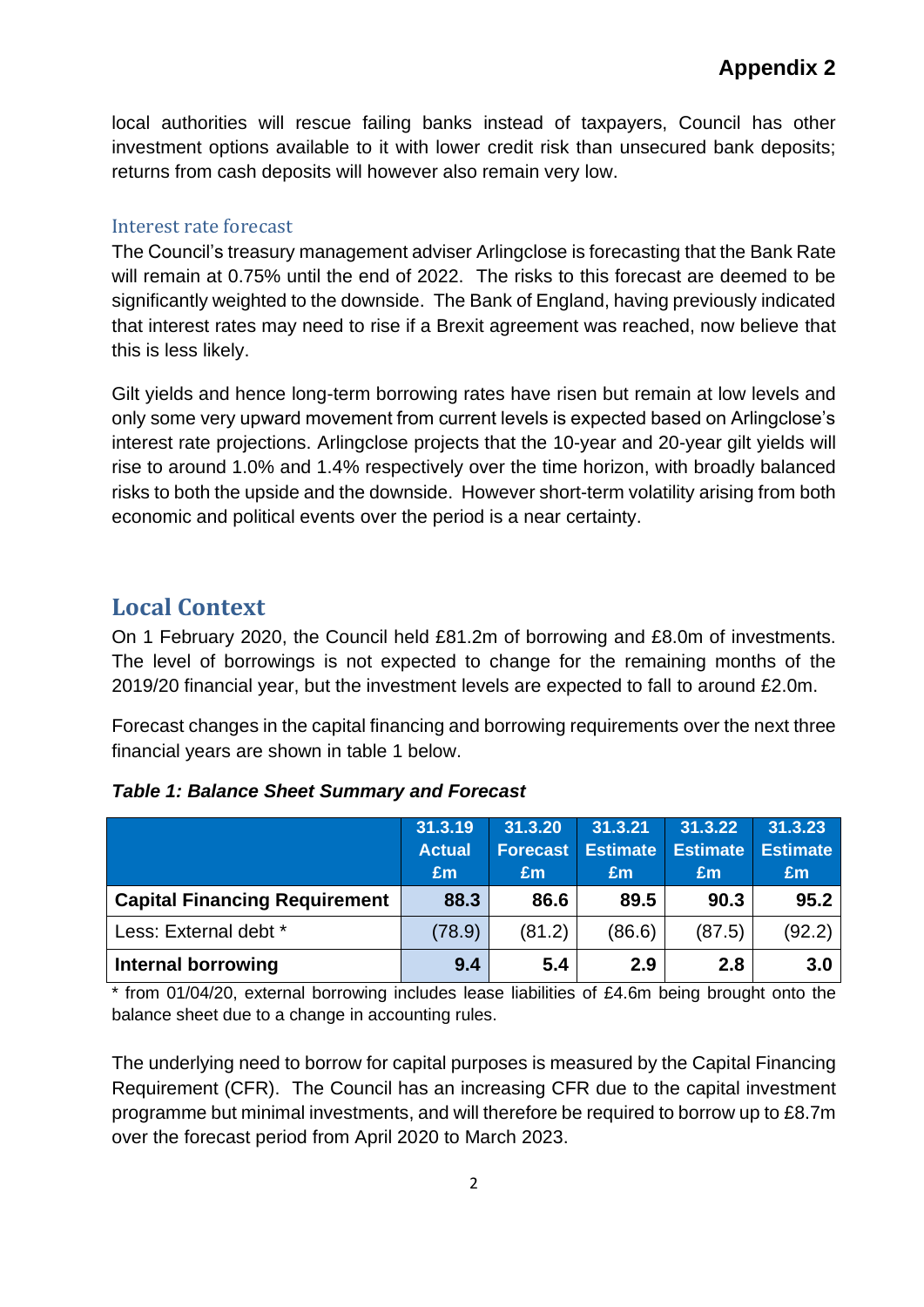CIPFA's Prudential Code for Capital Finance in Local Authorities recommends that the Council's total debt should be lower than its highest forecast CFR over the next three years. Table 1 above shows that the Council expects to comply with this recommendation during 2019/20.

# **Borrowing Strategy**

The Council is forecast to hold £81.2m of total borrowings by 31 March 2020, an increase of £2.3m on the previous year, reflecting the Council's strategy for funding the capital programme after the utilisation of capital receipts and other usable reserves. The balance sheet forecast in table 1 above indicates only a modest increase in borrowing levels (excludes lease liabilities) of £0.8m by 31 March 2021. This is reflective of the Council's strategy to address the key issue of affordability resulting in limited capital expenditure in 2020/21 in line with its guiding principles on limiting the increase in capital financing expenditure to one percentage point of the district rate increase and funding capital expenditure above funding caps from sources other than borrowing.

#### **Objectives**

The Council's primary objective when borrowing money is to strike an appropriately low risk balance between securing low interest costs and achieving cost certainty over the period for which funds are required.

#### Strategy

With short-term interest rates currently much lower than long-term rates, it is likely to be more cost effective in the short-term to either use internal resources, or to borrow shortterm loans instead.

Additionally, borrowing rates through the Public Works Loan Board (PWLB) are now around 2% higher than gilt yields, following an increase in these rates by 1% due to a change in government policy in October 2019.

The Council will likely therefore adopt a short-term borrowing approach for the coming year. The benefits of short-term borrowing ie. lower interest costs will be monitored regularly against the potential for incurring additional costs by deferring borrowing into future years when long-term borrowing rates are forecast to rise modestly.

The Council will continue to monitor interest rates and seek advice from Arlingclose throughout the year. If interest rate forecasts change significantly, this may result in borrowing long-term at fixed rates in 2020/21 with a view to keeping future interest costs low, even if this causes additional cost in the short-term.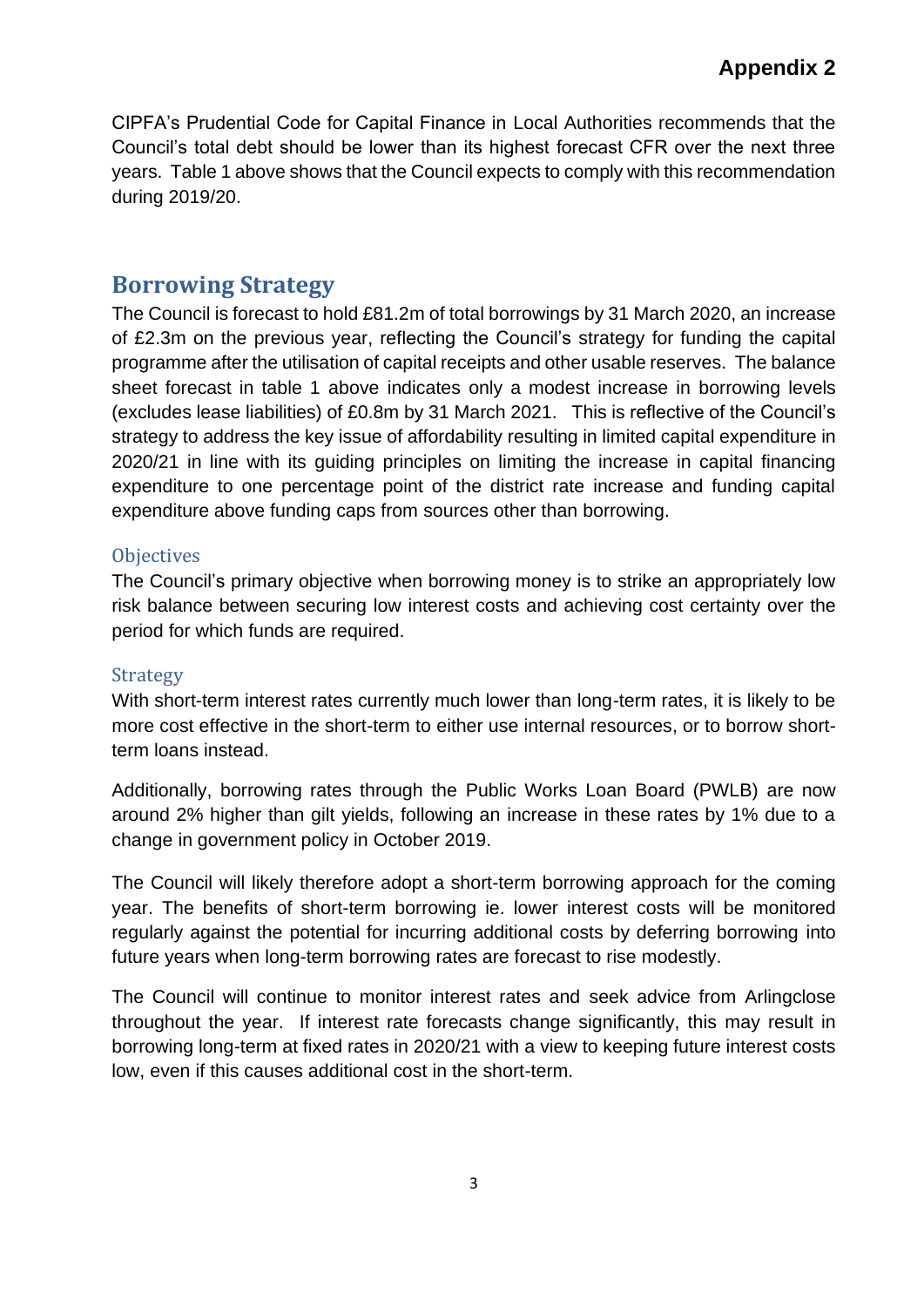## Approved Sources

The approved sources of long-term and short-term borrowing are:

- Government Loans Fund (via the Department of Finance, DoF);
- any institution approved for investments including UK local authorities, Government departments and arms-length bodies;
- any other bank or building society authorised to operate in the UK;
- UK public and private sector pension funds (except NILGOSC and NICS Pension Funds);
- capital market bond investors;
- UK Municipal Bonds Agency plc and other special purpose companies created to enable Council bond issues.

In addition, capital finance may be raised by the following methods that are not borrowing, but may be classed as other debt liabilities:

- leases;
- hire purchase;
- sale and leaseback.

The majority of the Council's long-term borrowing is from the Department of Finance but Officers will continue to investigate other sources of finance, such as local Council loans and bank loans, that may be available at more favourable rates. Discussions are continuing with the Department of Communities to determine if Northern Ireland Councils can access the more favourable rates, already accessible by Councils in Great Britain, from the Public Works Loan Board (PWLB). It is anticipated that most of the short-term borrowing will come from other UK local authorities.

## LOBOs

The Council holds £2m of LOBO (Lender's Option Borrower's Option) loans where the lender has the option to propose an increase in the interest rate at set dates, following which the Council has the option to either accept the new rate or to repay the loan at no additional cost. Although lenders are unlikely to exercise their options in the current low interest rate environment, there remains an element of refinancing risk. The Council will take the option to repay LOBO loans at no cost if it is viable and it has the opportunity to do so. Below is a summary of the LOBO loans currently held by Council:

| Lender           | <b>Loan Amount</b> | <b>Interest Rate</b> | <b>Expiry Date</b> |
|------------------|--------------------|----------------------|--------------------|
| Dresdner Bank AG | £1,000,000         | 5.500%               | <b>Sept 2023</b>   |
| Lloyds Bank      | £1,000,000         | 6.590%               | Apr 2025           |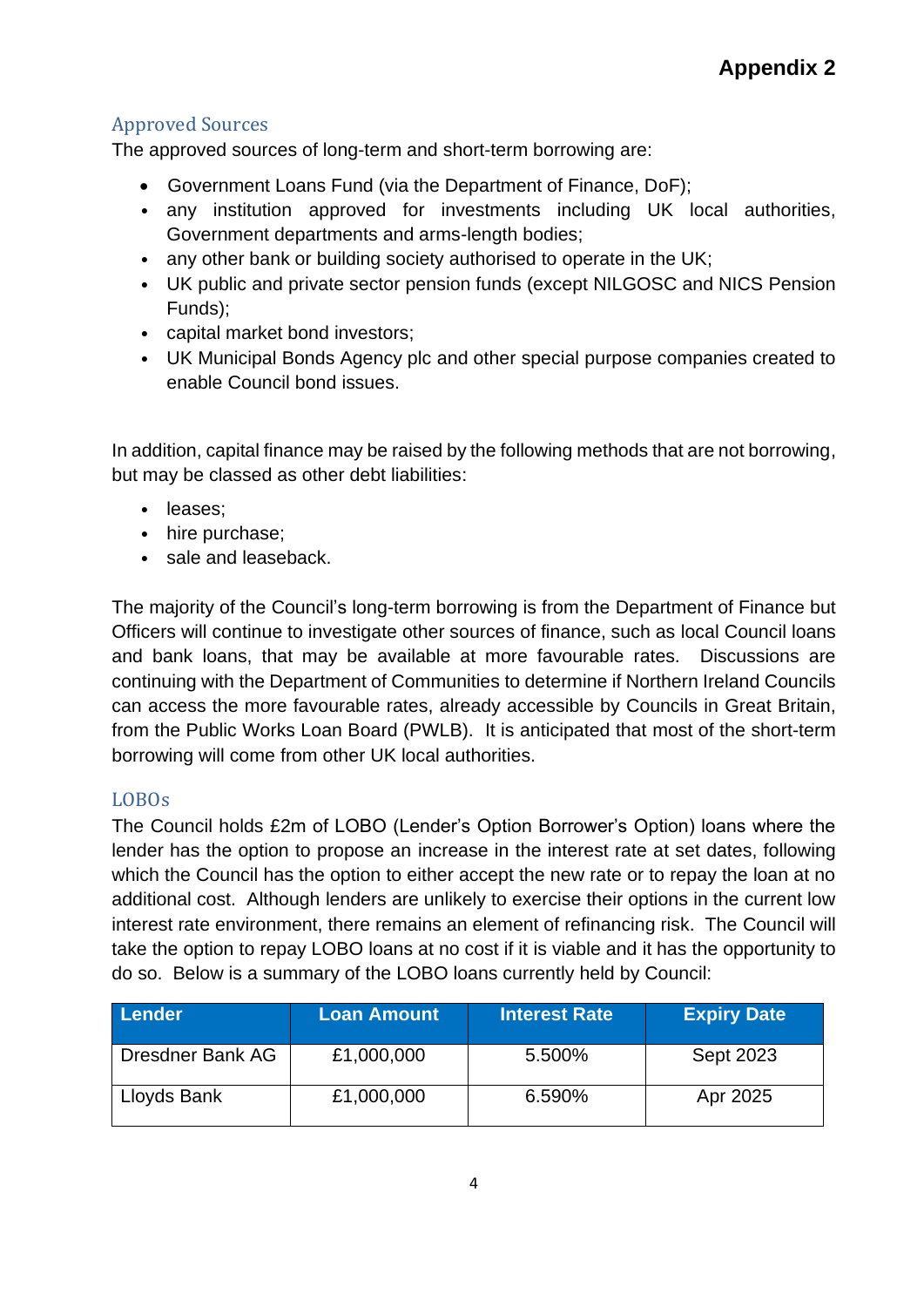#### Short-term and Variable Rate loans

These loans leave the Council exposed to the risk of short-term interest rate rises and are therefore subject to the limit on the net exposure to variable interest rates in the treasury management indicators below.

#### Debt Rescheduling

The Department of Finance allows Councils to repay loans before maturity and either pay a premium or receive a discount according to a set formula based on current interest rates. Other lenders may also be prepared to negotiate premature redemption terms. The Council may take advantage of this and replace some loans with new loans, or repay loans without replacement, where this is expected to lead to an overall cost saving or a reduction in risk.

#### Policy on Borrowing in advance of need

The Council will not borrow more than or in advance of its needs purely in order to speculate from the investment of the extra sums borrowed. However, the Council will consider borrowing in advance of its needs to hedge against future interest rate rises, although such a strategy will be discussed with the Council's advisors to ensure that the 'cost to carry' (the cost incurred when borrowing rates are higher than low risk investment rates) is carefully considered. Any decision to borrow in advance will also be within the forward approved Capital Financing Requirement estimates. Since amounts borrowed will be invested until spent, the Council is aware that it will be exposed to the risk of loss of the borrowed sums, and the risk that investment and borrowing interest rates may change in the intervening period. These risks will be managed as part of the Council's overall management of its treasury risks.

#### **Investment Strategy**

The Council currently holds invested funds of £8m, representing income received in advance of expenditure plus balances and reserves held. This level is expected to fall to £2m by the end of March 2020 and remain low during the 2020/21 year, as these funds are utilised to contribute to the financing of the capital investment programme.

#### **Objectives**

Both the CIPFA Code and the DOE Guidance require the Council to invest its funds prudently, and to have regard to the security and liquidity of its investments before seeking the highest rate of return, or yield. The Council's objective when investing money is to strike an appropriate balance between risk and return, minimising the risk of incurring losses from defaults and the risk receiving unsuitably low investment income.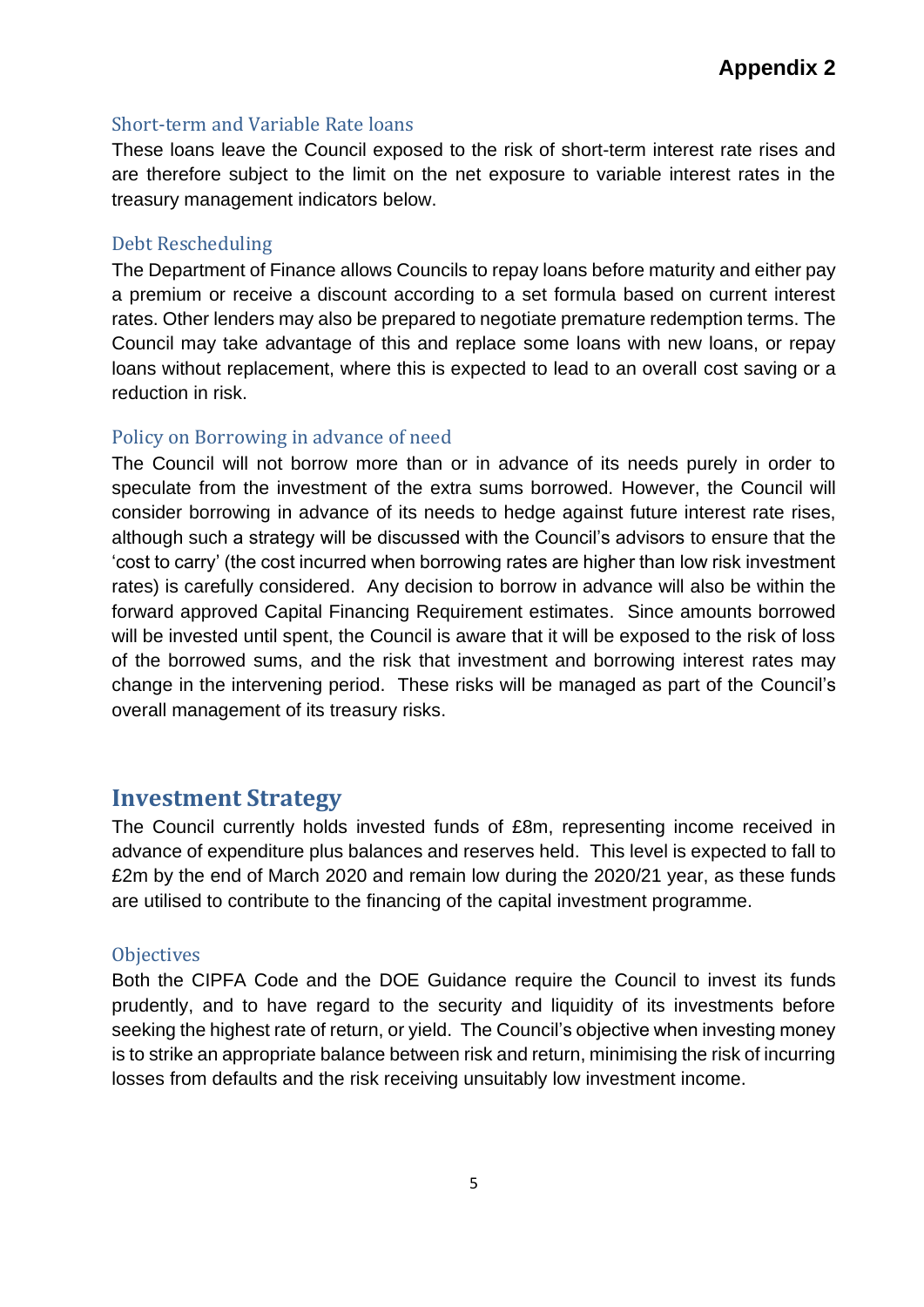#### Negative Interest Rates

If the UK enters into a recession in 2020/21, there is a small chance that the Bank of England could set its Bank Rate at or below zero, which is likely to feed through to negative interest rates on all low risk, short-term investment options. This situation already exists in many other European countries. In this event, security will be measured as receiving the contractually agreed amount at maturity, even though this may be less than the amount originally invested.

#### Strategy

The aim of the strategy is to generate a list of highly creditworthy counterparties which will enable diversification and thus avoidance of concentration risk. Most of the Council's surplus cash is invested in short-term unsecured bank deposits and money market funds. Given the increasing risk and continued low returns from short-term unsecured bank investments, the Council will aim to further diversify into more secure and higher yielding asset classes during 2020/21, if investment levels require it. Other than short-term investments of any monies borrowed in advance of need but within the authorised limits over the forecast period, it is expected however that only minimum levels of investments will be maintained.

#### Approved Counterparties

In accordance with guidance from the DOE and CIPFA and in order to minimise the risk to investments, the Council will only consider counterparties with a minimum acceptable credit quality for inclusion on the lending list. The Council will therefore adhere to the approved counterparty list provided by its treasury advisors, Arlingclose. Arlingclose consider credit ratings from a selection of exernal rating agencies together with other market factors, with the end product being a listing of the relative creditworthiness of counterparties. This information will be used by the Council to determine which counterparties to place investments with and the maximum duration for investments. Arlingclose will alert the Council to changes in counterparty creditworthiness and provide updated approved counterparty lists as these changes are notified. Where an entity has its credit rating downgraded so that it fails to meet the approved investment criteria then:

- no new investments will be made;
- any existing investments that can be recalled or sold at no cost will be; and
- full consideration will be given to the recall or sale of all other existing investments with the affected counterparty.

Where a credit rating agency announces that a credit rating is on review for possible downgrade (also known as "rating watch negative" or "credit watch negative") so that it may fall below the approved rating criteria, then only investments that can be withdrawn will be made with that organisation until the outcome of the review is announced. This policy will not apply to negative outlooks, which indicate a long-term direction of travel rather than an imminent change of rating.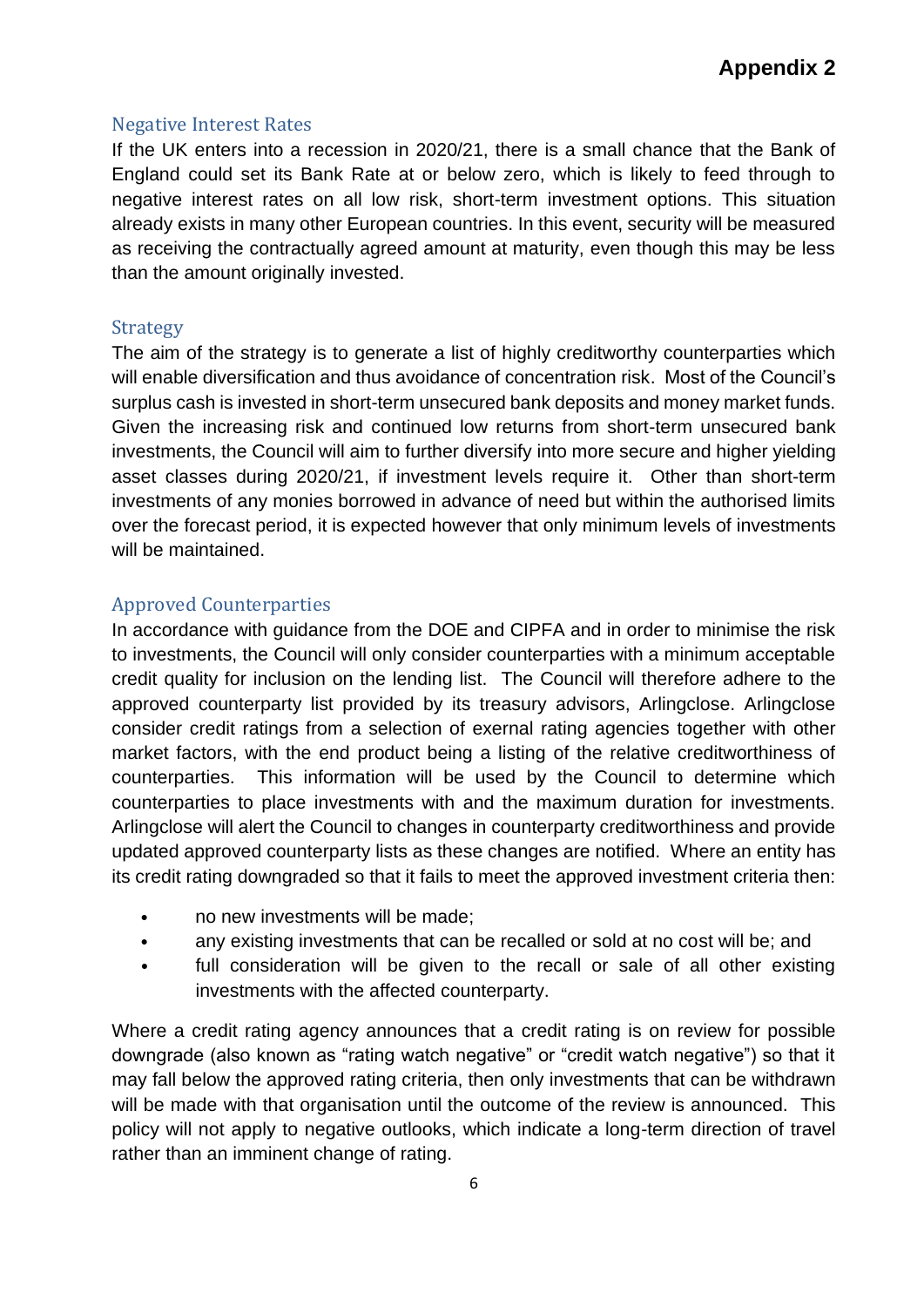## Specified Investments

The Council deals only in specified investments ie. those which offer high security and high liquidity and satisfy the conditions set out below:

- investments denominated in pound sterling,
- investments due to be repaid within 12 months of arrangement,
- investments not defined as capital expenditure by legislation,
- invested with one of:
	- o the UK Government,
		- o a UK local Council, parish council or community council, or
		- o a body or investment scheme of "high credit rating", and
- investments where the principal sum to be repaid at maturity is the same as the initial sum invested, other than investments in the UK Government.

The Council, consistent with advice provided by Arlingclose, defines "high credit rating" organisations and securities as those having a credit rating of A- or higher that are domiciled in the UK or a foreign country with a sovereign rating of AA+ or higher. For money market funds and other pooled funds "high credit quality" is defined as those having a credit rating of A- or higher.

### Non-specified Investments

Non-specified investments are those investments which do not, by definition, meet the requirements of a specified investment as set out above. They present a higher risk and therefore this Council does not intend to make any Non-Specified investments in 2019/20.

#### Investment Limits

The Council will invest surplus cash balances with each approved counterparty to a maximum of the greater of £3m or 30% of the overall investment, allocated in accordance with security, liquidity and yield. This includes cash sums placed in the investment account held with the Council's corporate banking provider. However, the total balance held in the Council's bank accounts may exceed these levels for a short period of time only (no longer than 4 working days) when:

- funding and income receipts are received into the bank account late in the day ie. after bank cut-off times have passed to enable funds to be placed with other approved counterparties; or
- investments are repaid into the bank account or availability of cleared funds is required to facilitate a large payment on a following day.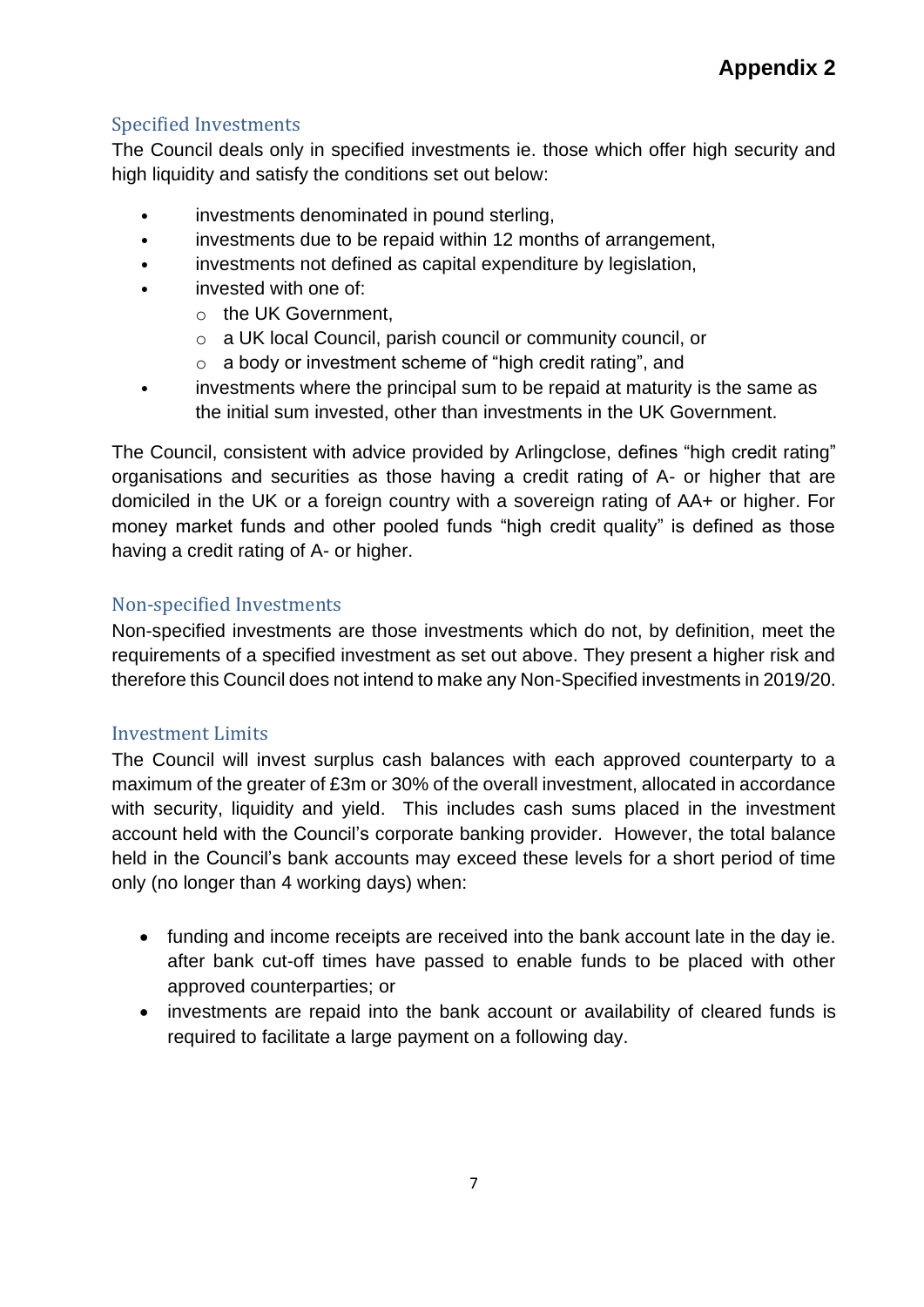# Treasury Management Indicators

## Debt Related Treasury Activity Limits

The Council measures and manages its exposure to debt related treasury management risks using the following indicators and limits:

#### Interest rate exposure

This indicator is set to monitor the Council's exposure to the use of interest rate forecasts in its revenue budgets and shows the impact of a 1% rise or fall in interest rates.

| <b>Revenue budget impact of a 1%</b>       | 2020/21    | 2021/22     | 2022/23     |
|--------------------------------------------|------------|-------------|-------------|
| rise in interest rates – cost increases by | £62,499    | £172,975    | £308,377    |
| fall in interest rates – cost reduces by   | (E62, 499) | (E172, 975) | (E308, 377) |

#### Upper limits on variable and fixed interest rate exposure

These identify maximum limits for variable and fixed interest rates based upon the total debt position.

| Interest rate exposures                          | 2019/20 | 2020/21 | 2021/22 | 2022/23 |
|--------------------------------------------------|---------|---------|---------|---------|
| Variable interest rate exposure -<br>upper limit | 30%     | 30%     | 30%     | 30%     |
| Fixed interest rate exposure -<br>upper limit    | 100%    | 100%    | 100%    | 100%    |

## Maturity structure of borrowing.

These limits are set to reduce the Council's exposure to large fixed rate sums falling due for refinancing within a short timeframe. Both upper and lower limits are set as follows:

| <b>Maturity structure of fixed</b> |                              | 2019/20                      | 2020/21                      |                              |
|------------------------------------|------------------------------|------------------------------|------------------------------|------------------------------|
| interest rate borrowing            | <b>Lower</b><br><b>Limit</b> | <b>Upper</b><br><b>Limit</b> | <b>Lower</b><br><b>Limit</b> | <b>Upper</b><br><b>Limit</b> |
| Under 12 months                    | $0\%$                        | 15%                          | 0%                           | 15%                          |
| 12 months to 2 years               | $0\%$                        | 15%                          | 0%                           | 15%                          |
| 2 years to 5 years                 | $0\%$                        | 20%                          | 0%                           | 20%                          |
| 5 years to 10 years                | 0%                           | 30%                          | 0%                           | 30%                          |
| 10 years and above                 | 30%                          | 90%                          | 30%                          | 90%                          |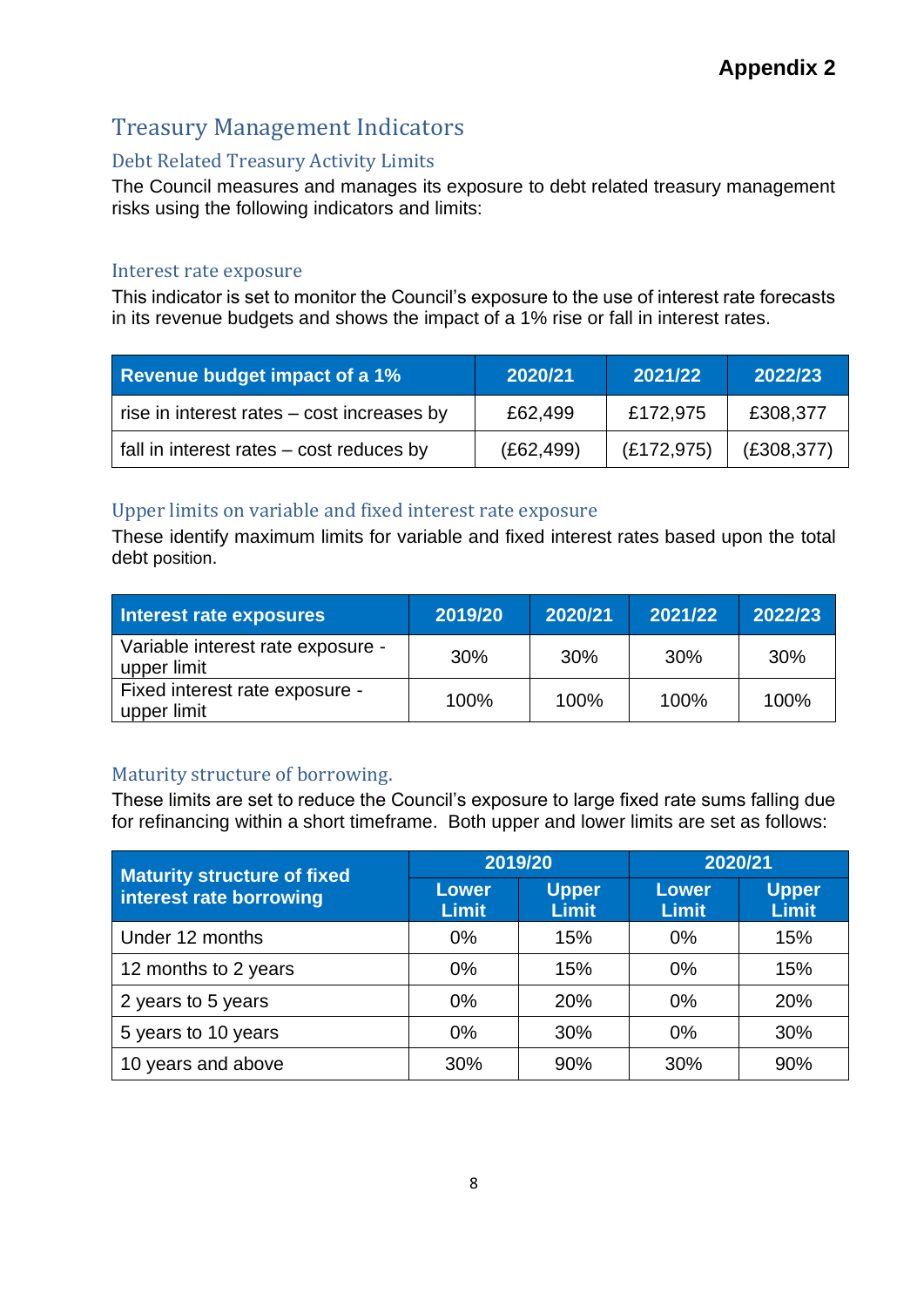#### Investment Treasury Indicator

Principal sums invested for more than 364 days**.** 

The purpose of this indicator is to control the Council's exposure to the risk of incurring losses by seeking early repayment of its investments. As it is not intended to enter into any non-specified investments, the Council is asked to approve the following limits:

|                                    | 2019/20 | 2020/21 | 2021/22 |
|------------------------------------|---------|---------|---------|
| Principal sums invested > 364 days | £nil    | £nil    | £nil    |

# **Other Items**

There are a number of additional items that the Council is obliged by CIPFA or the DOE to include in its Treasury Management Strategy.

## Policy on Use of Financial Derivatives

The Council will not use standalone financial derivatives (such as swaps, forwards, futures and options). Derivatives embedded into loans and investments, including pooled funds and forward starting transactions, may be used, and the risks that they present will be managed in line with the overall treasury risk management strategy.

## Markets in Financial Instruments Directive (MiFID)

The Council has retained retail client status with its providers of financial services, including advisers, banks, brokers and fund managers, allowing it access to a smaller range of services but with the greater regulatory protections afforded to individuals and small companies. Given the size and range of the Council's treasury management activities, the Chief Financial Officer believes this to be the most appropriate status.

## Investment Training

The Council recognises that investments, as well as wider treasury management issues require a high level of specialist knowledge. The Council will review staff training needs in respect of Treasury Management skills as part is its Pride in Performance Initiative and continuing professional development requirements. In addition, it is recommended that training should be provided for elected members to enable them to provide effective scrutiny of the strategy and to have the knowledge to make informed decisions.

#### Investment Advisers

Through a collaborative procurement process with the lead Council being Armagh City, Banbridge and Craigavon Borough Council, the Council has appointed Arlingclose Ltd as treasury mangement advisers. Whilst Arlingclose provides the Council with specific advice on investments, debt and capital finance issues, the Council recognises that responsibility for treasury management decisions remains with the organisation at all times and will ensure that undue reliance is not placed upon our external service providers.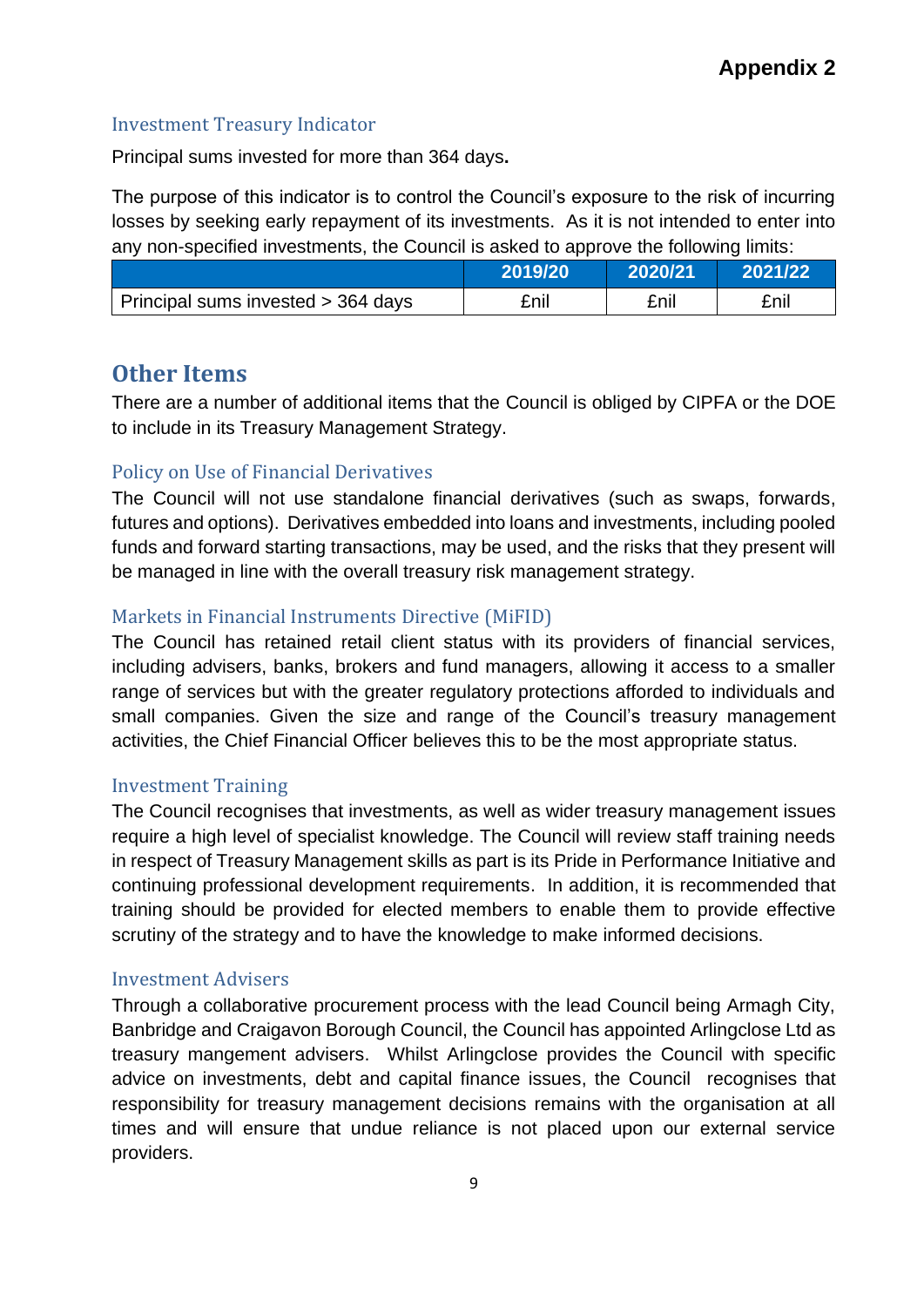# **ITEM 6**

| <b>Report Classification</b>   | Unclassified                                                       |
|--------------------------------|--------------------------------------------------------------------|
| Council/Committee              | <b>Special Council</b>                                             |
| Date of Meeting                | 11 February 2020                                                   |
| Responsible Director           | <b>Chief Executive</b>                                             |
| Responsible Head of<br>Service | <b>Head of Finance</b>                                             |
| Date of Report                 | 07 February 2020                                                   |
| File Reference                 | <b>FIN142</b>                                                      |
| Legislation                    | Sections 4 and 6 Local Government Finance Act (NI)<br>2011         |
| Section 75 Compliant           | Yes<br><b>No</b><br>$\boxtimes$<br>Not Applicable $\Box$<br>$\Box$ |
| Subject                        | Robustness of Estimates and Adequacy of Reserves                   |
| Attachments                    | Appendix - forecast summary Balance Sheet                          |

# **Ards and North Down Borough Council**

#### **Background**

Section 4 of the Local Government Finance Act 2011 requires the Chief Financial Officer of a council to submit a report on the robustness of the estimates and for the Council to have regard to this report when considering the estimates.

In addition, Section 6 requires the Chief Financial Officer of a council to submit a report on the adequacy of reserves and for the Council to have regard to this when considering the estimates.

# Robustness of Estimates

The aim of the Medium-Term Financial Plan (MTFP) is to give the Council a realistic and sustainable plan that reflects the Council's priorities and the policy of reasonable Council Rate increases as reflected in the Corporate Plan.

The detailed estimates have been formulated in the context of newly agreed guiding principles and detailed work has been carried out with Directors, Heads of Service and Service Unit Managers for the various services. This work underpins the MTFP, taking into account forecast outturn, current spending plans and likely future demand level and pressures for both revenue and capital expenditure. A number of iterations have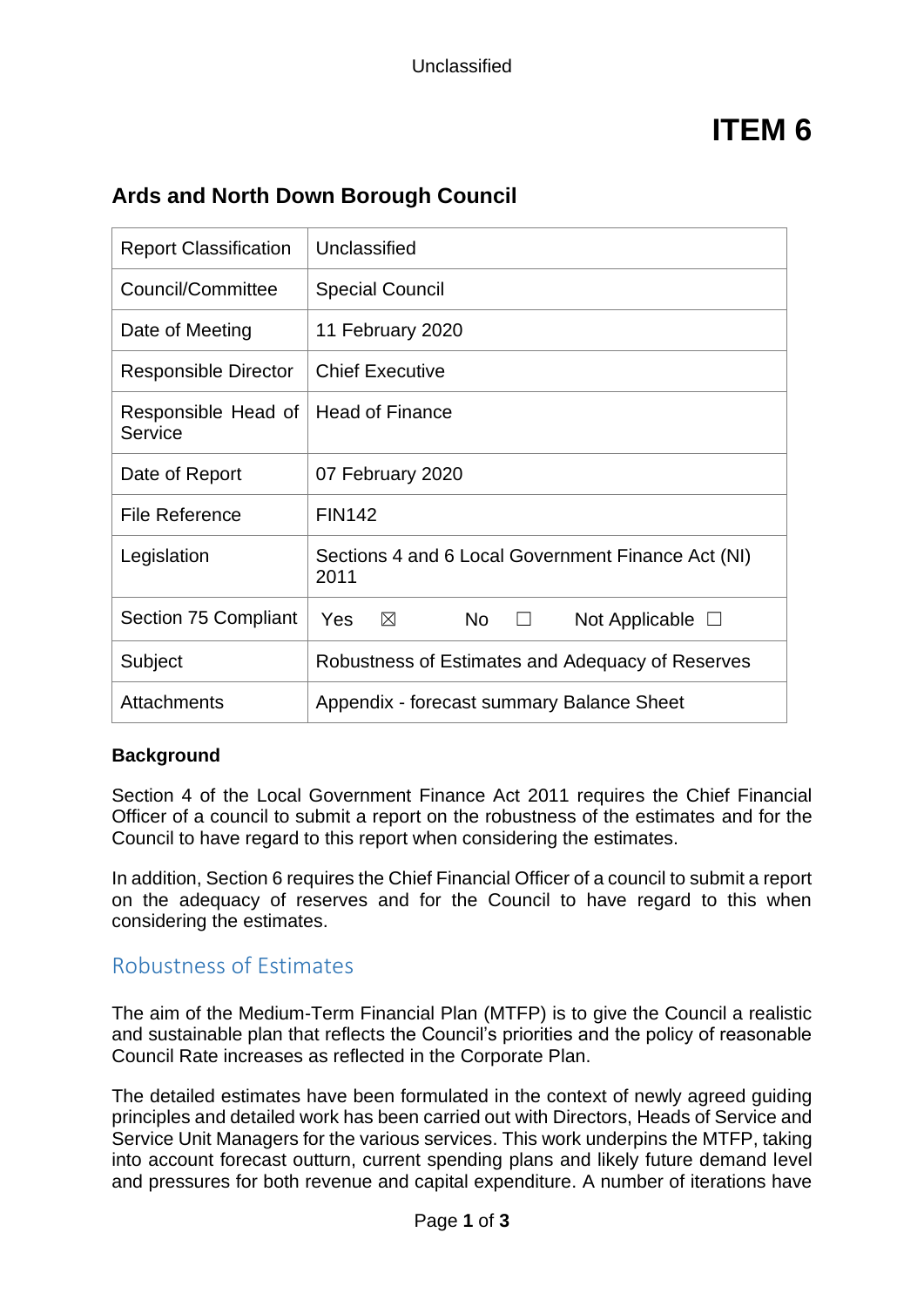been reported to Corporate Services Committee during the estimates process, before being agreed at the special committee meeting on 6 February 2020.

The Chief Executive is satisfied that the Medium-Term Financial Plan and Budgets Report for 2020/21, encompassing the capital and revenue budget estimates for 2020/21, has been prepared in line with the CIPFA Treasury Management Code, Prudential Code and the Code of Practice on Local Authority Accounting and are robust.

# Adequacy of Reserves

The Local Government Finance Act (NI) 2011 requires the Chief Financial Officer of a council to submit a report to council on the adequacy of any proposed level of financial reserves for a financial year.

The Medium-Term Financial Plan and Budget Report for 2020/21 (as presented at the Special Corporate Services Committee) considers the adequacy of the Council's financial reserves for the 2019/20 and 2020/21 financial years (as set out in the appendix). As set out in reports to the Corporate Services Committee, the Chief Executive notes the forecast General Fund balance and that the guiding principles agreed by Council in October 2019 set a clear path to increase the General Fund steadily over the coming four year period.

Cognisance has also been taken of the CIPFA Local Authority Accounting Panel Bulletin 99 (issued July 2014), which gives guidance on the level of reserves and the financing of Council expenditure.

The Chief Executive is content with the adequacy of the Council's forecast financial reserves for 2019/20 and 2020/21 as set out in the appendix.

#### **RECOMMENDATION**

It is recommended that Council note the report.